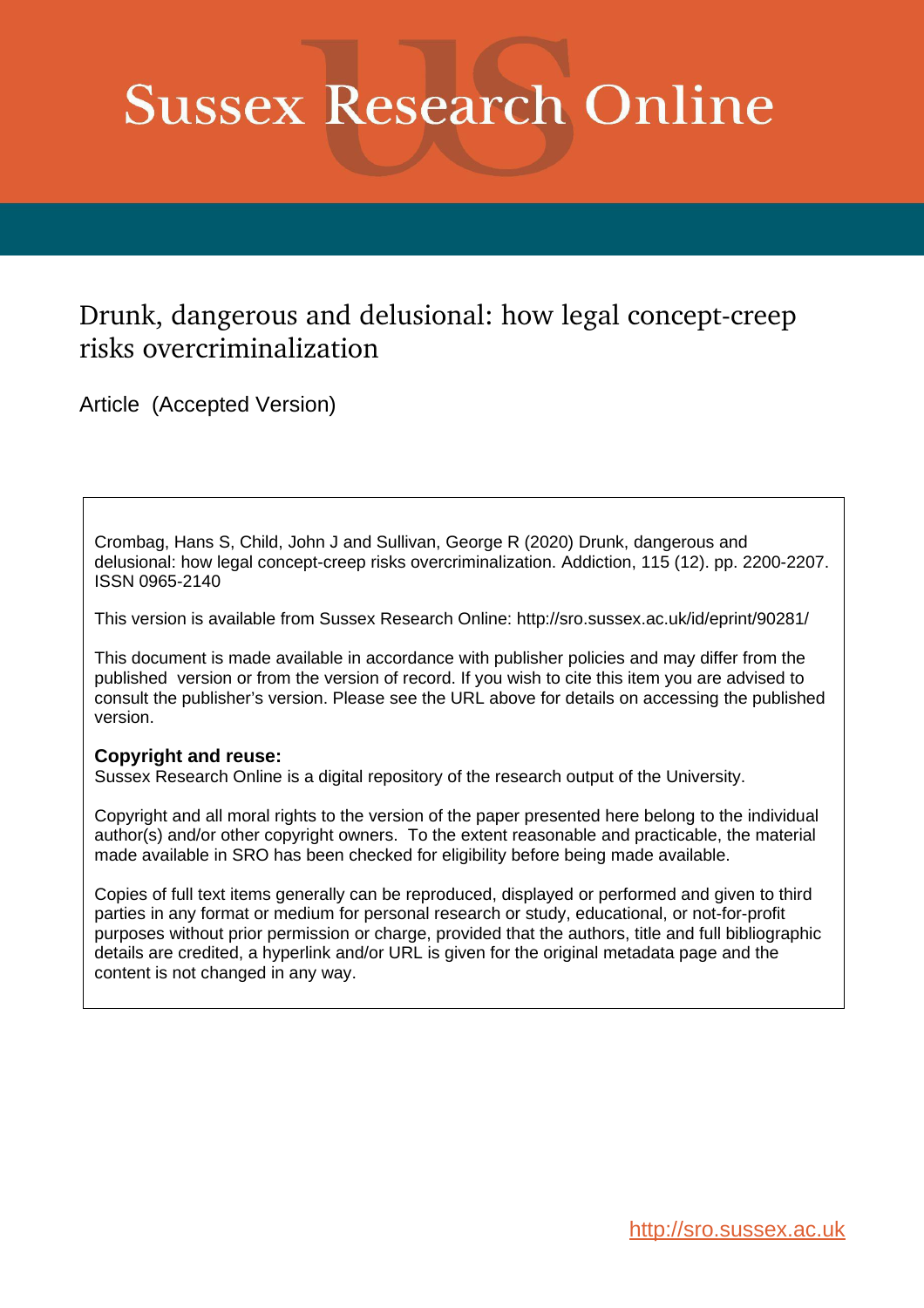## Addiction Opinion and Debate:

# **Drunk, Dangerous and Delusional: How legal concept-creep risks overcriminalization.**

By

Hans S. Crombag<sup>1\*</sup>, John J. Child<sup>2</sup> and George R. Sullivan<sup>3</sup>

<sup>1</sup>School of Psychology & Sussex Neuroscience, The University of Sussex, Brighton, BN1 9QG, UK.

<sup>2</sup>Birmingham Law School, The University of Birmingham, Edgbaston, Birmingham, B15 2TT, UK.

<sup>3</sup>Faculty of Laws, University College London (UCL), Bentham House, London, WC1H 0EG, UK.

**Running head**: Blaming the intoxicated mind

Word count (excluding abstract, table and references): 3943 Words in abstract: 294

Conflict of interest declaration: None.

\*Correspondence should be sent to Hans S. Crombag, Ph.D. School of Psychology & Sussex Neuroscience, The University of Sussex, Brighton, BN1 9QG, UK. Email: h.crombag@sussex.ac.uk.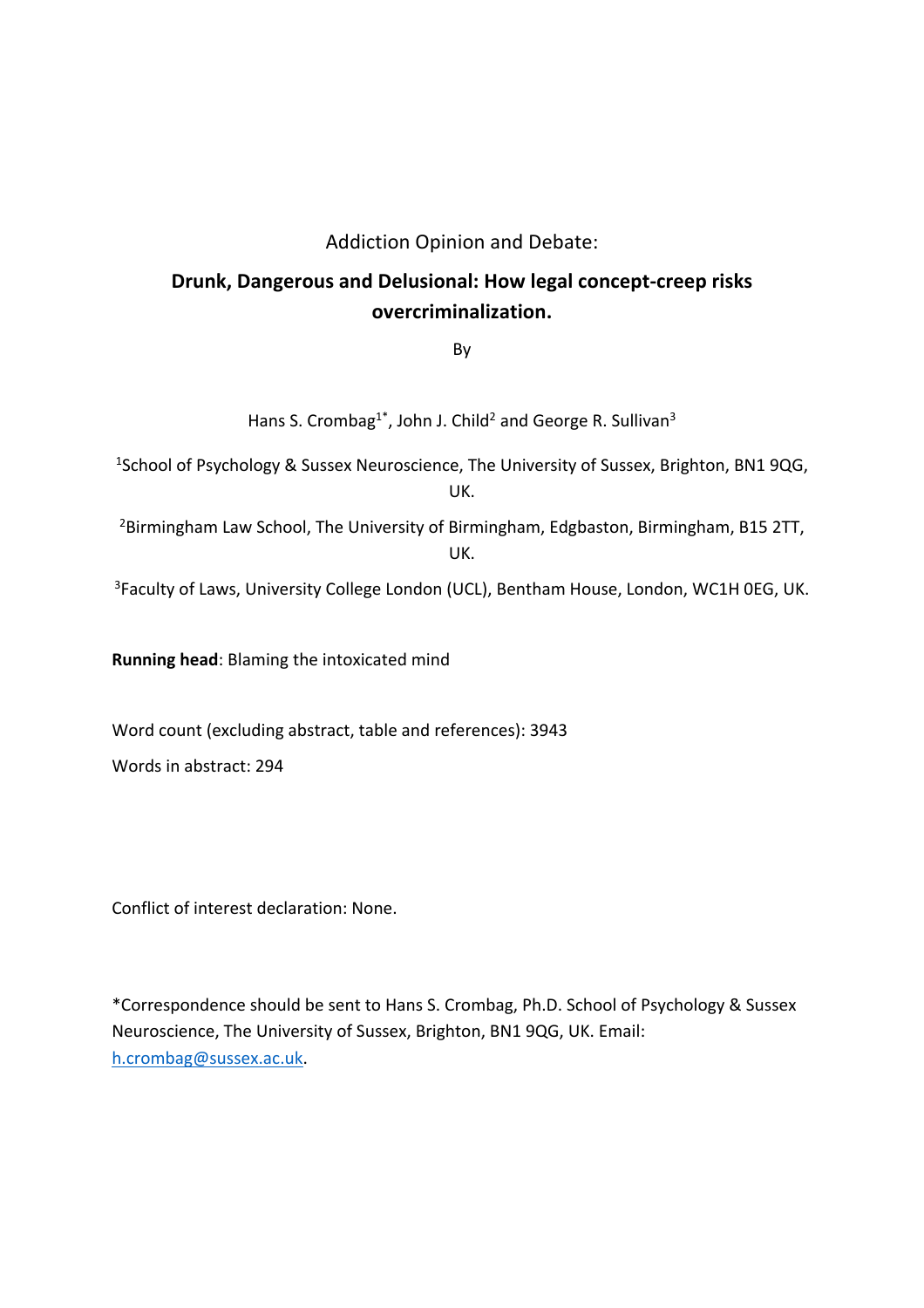#### **Abstract**

**Background:** In the recent case of *R v Taj*, the Court of Appeal of England & Wales upheld the conviction of a defendant who, in a psychotic delusional state, mistook his nonthreatening victim to be a terrorist, violently attacking him. The law typically allows honest mistakes (even if unreasonable) as a basis for self-defence (in this case the defence of others). But because Taj's delusions were found by the court to have been caused by voluntary alcohol consumption, special legal (prior-fault) intoxication rules were applied to block his defence; Taj was convicted and sentenced to 19 years for attempted murder.

**Argument:** We focus here on the simple question – what does it mean to be intoxicated? On the facts, Taj did not have drugs active in his system at the time of the attack, but the court nonetheless insisted that Taj's delusional mistake was 'attributable to intoxication', namely to drink and drug-taking in the previous days and weeks. This extended conception of intoxication was questionably distinguished from psychosis induced by withdrawal. Furthermore, the court was unreceptive to evidence of a long-standing, underlying mental health disorder. We argue that the court's expanded view of intoxication is problematic in that intoxication-induced psychosis cannot be sharply distinguished from other causes such as mental disorders. And even if it could be distinguished, it should not give rise to blame and punishment in the same way as conduct induced by chemically active intoxicants ('drug-on-board') does.

**Conclusion:** The courts' expansion of the definition of intoxication is both legally and forensically problematic, introducing legal vagaries where the clinical science is already vague. And with intoxication frequently interlocking with historic intoxication and secondary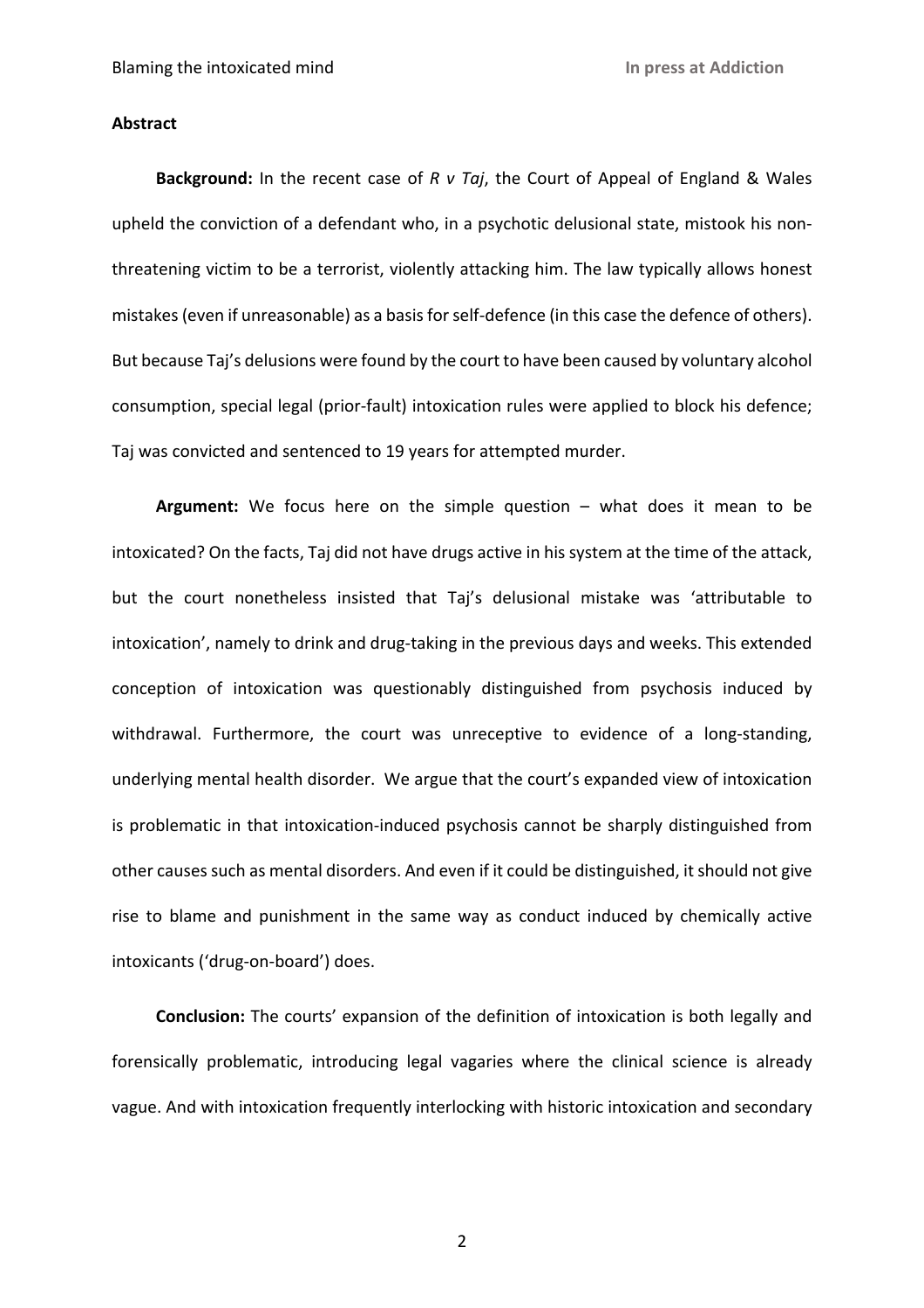or co-morbid mental health conditions, the decision risks inappropriately and/or overcriminalising defendants.

**Keywords**: Criminal law, self-defence, alcohol and drugs, mens rea, mental disorders.

#### **Introduction**

A disproportionate number of criminal offenses are committed by persons who, as a result of consuming alcohol and/or other psychoactive drugs, were intoxicated to one degree or another at the time of their offense (1–5). For instance, data from the annual Crime Survey of England & Wales (6) found that among victims of violent offenses, 52% judged their assailant to have been intoxicated; a percentage that grew to 83% as the night, and presumably intoxication levels, progressed. Indeed, the latest, 5<sup>th</sup> edition of the Diagnostic Statistical Manual (7), while having removed 'legal problems' from the list of diagnostic criteria for substance abuse disorder, makes explicit reference to criminality, in the case of alcohol as being "associated with the commission of criminal acts, including homicide" (p. 496). Of course, not all criminal offenses are equally linked with alcohol or drug abuse, and (discounting drug possession offences) not all drugs are equally associated with criminal offending (1,8). And while the correlational evidence is robust, understanding of the causal relationship between drug consumption and criminality is not, with most experts accepting a combination of factors to be involved (1,9–11).

The large number of offenders who were intoxicated at the time of their offence that end up in criminal court pose difficult questions, especially where (as is often the case) states of intoxication interlock with alcohol or substance abuse disorders and/or other mental health conditions (12–15). On the one hand, the 'voluntary choice' to become intoxicated and potentially dangerous may intuitively be considered blameworthy; yet on the other, the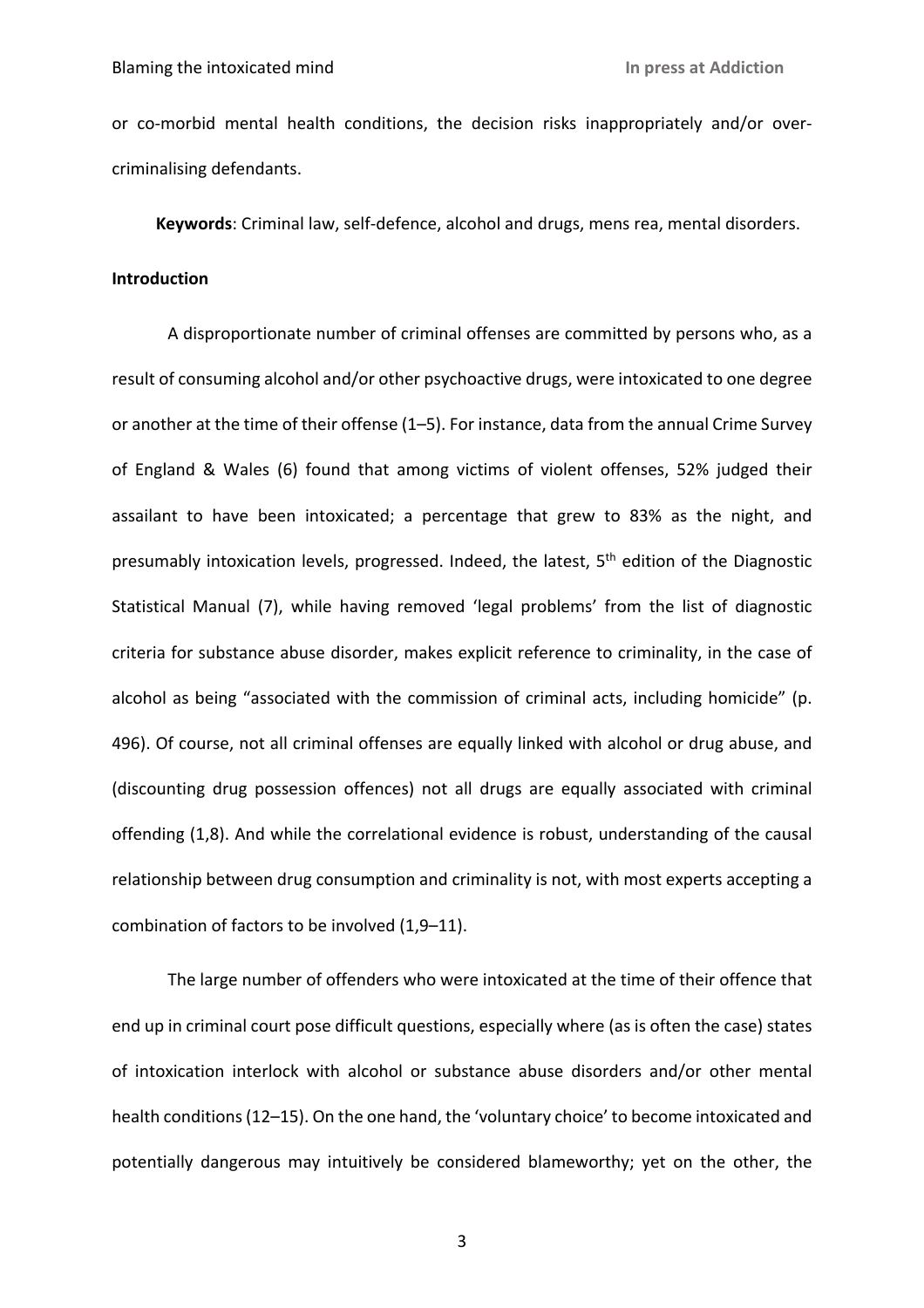Blaming the intoxicated mind **In press at Addiction** 

causal complexities of that 'voluntary choice' (e.g., in the case of physical or psychological dependence, and/or addiction), and equally complex effects on the brain, may challenge those intuitions. Normative conundrums of this kind have given rise to a voluminous and complex body of case-law (jurisprudence) developed in the courts, to which the recent Court of Appeal decision in *Taj* [2018] EWCA Crim 1743 provides one of the most significant, and in our view problematic additions. This is because in deciding *Taj*, the court effectively redefined what it means to be intoxicated, exacerbating existing confusions and creating new ones. Our debate focuses on *Taj* and responses to it. But first, we briefly discuss the wider legal context and why intoxication matters for the criminal law.

#### **Intoxication and the criminal law**

Intoxication resulting from alcohol or other psychoactive drug consumption matters for the criminal law, because mental and volitional capacities are centrally important for our moral and legal conceptions of responsibility and blame. That is, the law normally requires that a person, at the time of their harmful act, had the requisite mental (cognitive) and/or volitional capacity to be held criminally responsible. And where such capacities are found to have been substantially undermined, as a matter of logic and law, that defendant should not be held responsible for offences charged. In this way, the law avoids criminalising acts committed by e.g. children under the age of criminal responsibility (in England and Wales, under the age of 10); acts committed during sleep walking or epileptic seizures, by defendants with profound intellectual disabilities and/or mental disorders (e.g. by satisfying the M'Naghten insanity defence; (16)); and more generally by persons who at the time of acting lacked the voluntariness and/or requisite mens rea ('guilty mind') for the offense.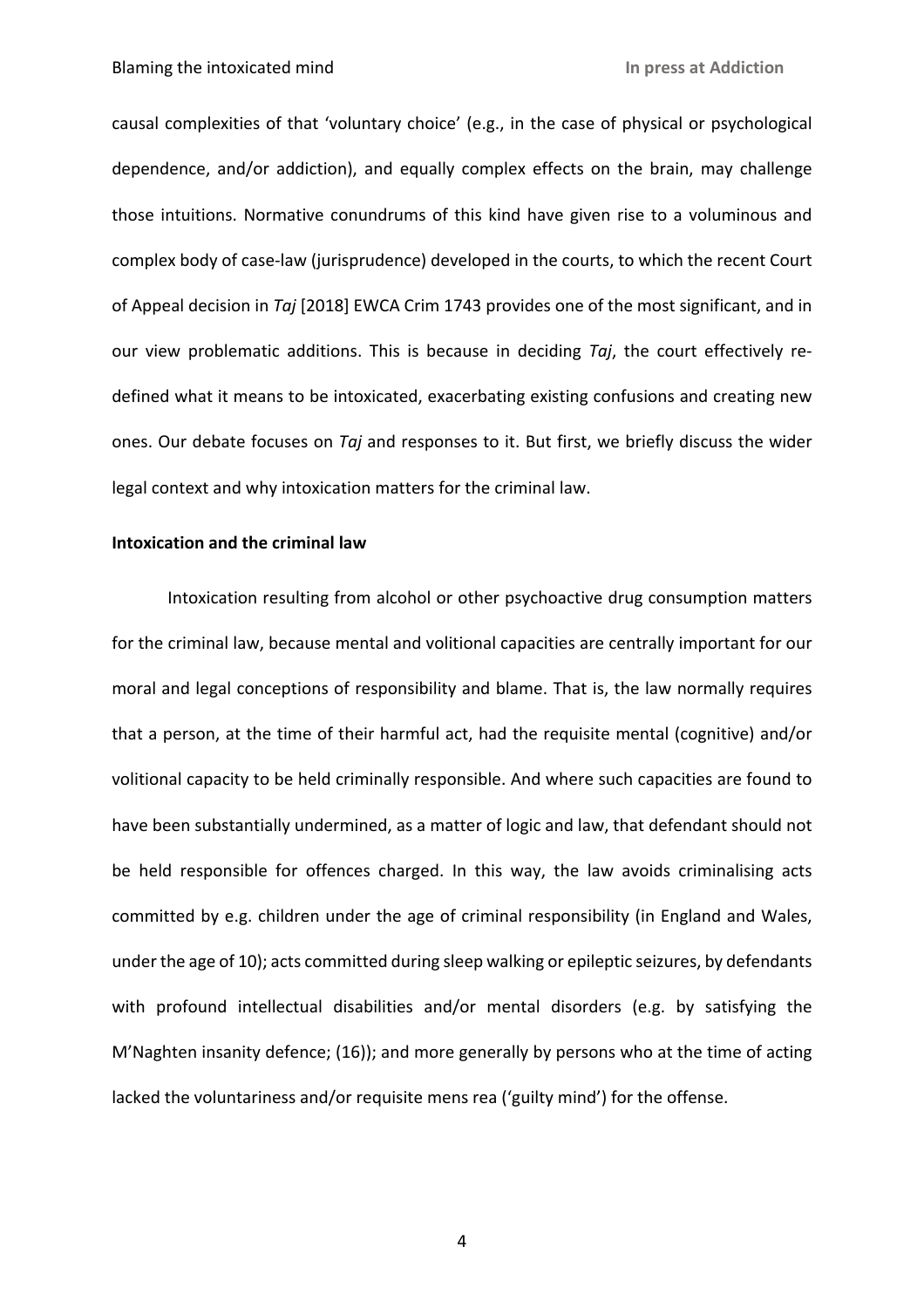If a defendant's intoxicated state caused a lack of mens rea (e.g., for the offence of reckless manslaughter, foresight of causing death or serious harm), or a severe lack of volitional control, it provides a potential basis for a denial of liability; he/she would not be held responsible for the offence charged. However, in practice and across jurisdictions, the odds of such a 'defence of drunkenness' (17) succeeding are severely limited. In first instance, because the law requires very low levels of awareness and control for mens rea and volitional thresholds to be satisfied (18). This allows courts to avoid engaging with difficult questions around degrees of impairment. Most issues arising from compromised capacities will therefore be relevant at sentencing only, where decisions on punishment, and factors that serve to mitigate or aggravate, take a more nuanced (i.e., less binary) approach.

Second, and important to our current debate, even if such a 'defence of drunkenness' could in theory apply, so-called prior-fault intoxication rules have developed to ensure that liability will nonetheless result. That is, in circumstances of *voluntary* intoxication, the priorfault intoxication rules effectively blame defendants for "creating the conditions of their own defence" (19); in this way, intoxicated defendants can be convicted, labelled and punished (in law) as if they had the relevant capacity and mens rea, they in fact were lacking at the time of the offence. For example, where a defendant causes death while intoxicated, these rules may be applied to manufacture liability for manslaughter, even where foresight of serious harm (or alternative fault) is lacking.

#### **The prior fault intoxication rules**

The criminal law typically maintains a narrow focus, analysing and blaming a defendant's conduct and mental state at a snap-shot moment in time. We ask whether the defendant caused a specific harm, at a specific time with the requisite foresight or intent; we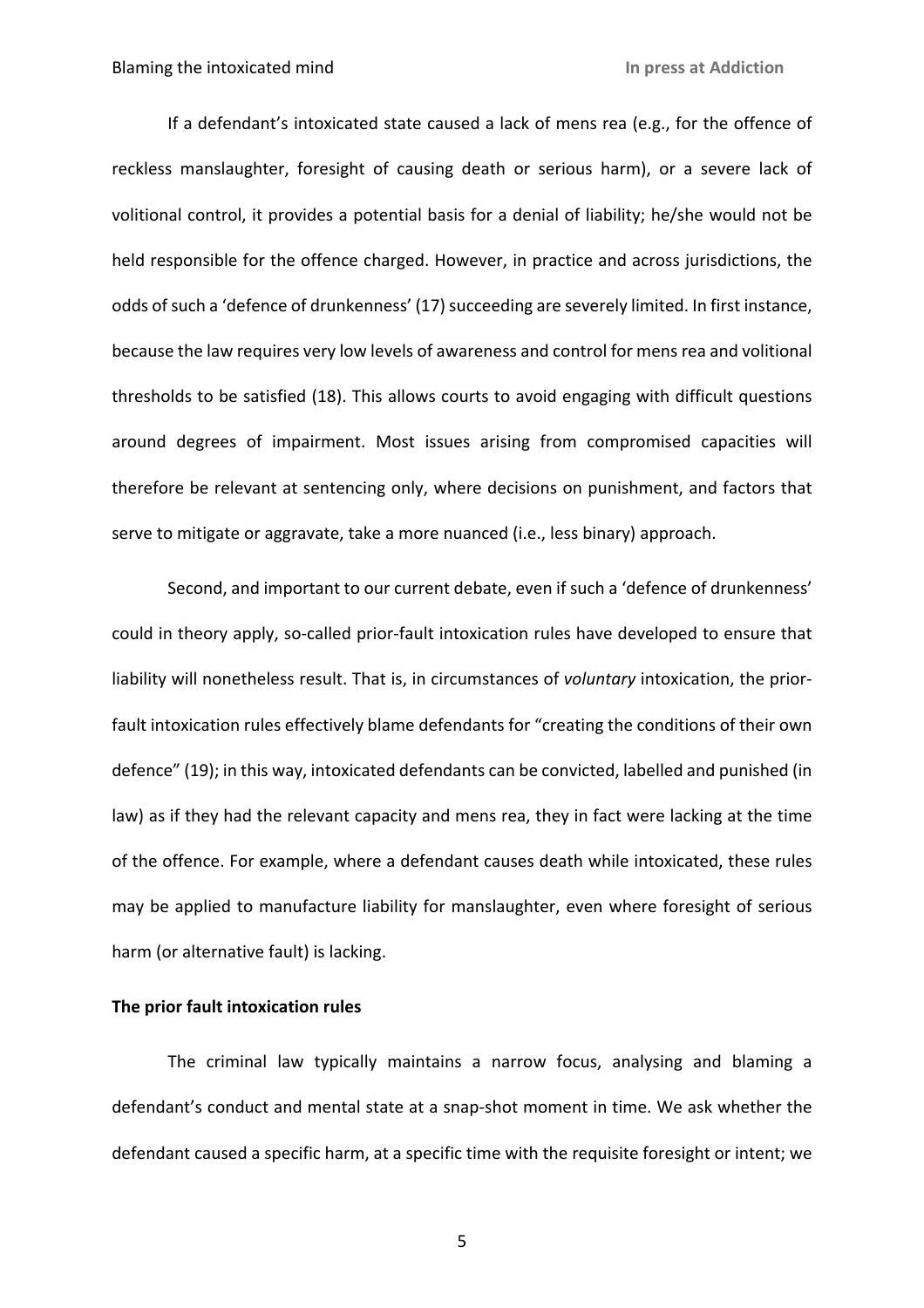do not look further back in time to diffuse motivations or character. The prior-fault intoxication rules significantly break with this paradigm. Although a defendant may lack the requisite mens rea when causing harm, or hold an honest but mistaken belief that could otherwise provide the basis for a defence (e.g. an honest but mistaken belief that self-defence was required), the intoxication rules allow us to look back in time to assess whether such mental states or beliefs are attributable to the voluntary ingestion of drugs and/or alcohol. And where voluntary intoxication provides such an explanation, a legal fiction is created: Constructing liability essentially by equating the fault for a specific crime with the fault for becoming voluntarily intoxicated; what can be referred to as 'imputing fault'.

The imputing of fault through prior-fault intoxication rules is done in order to reach an intuitively just outcome. An outcome neatly espoused by the House of Lords in the leading decision of *DPP v Majewski* (Table 1), involving a defendant who, under the influence of large amounts of alcohol, pentobarbital and dextroamphetamine, violently assaulted four persons, including two police officers:

"*If a man of his own volition takes a substance which causes him to cast off the restraints of reason and conscience, no wrong is done to him by holding him answerable criminally for any injury he may do while in that condition.*"

Equivalent legal rules exist, with varied degrees of complexity and punitiveness, across most jurisdictions internationally, including in the US (e.g., Model Penal Code, section 2.08(2)); Australia (the Commonwealth Criminal Code Act 1995, section 8.2(1)); Canada (e.g., *Leary* (1977) 33 CCC (2d) 473 and *Daviault* (1994) 93 CCC (3d) 21); and so on. Our point being that legal implications arise from being found 'intoxicated' at the time of the alleged offence in all jurisdictions, and to profound effect. When assessing a defendant's blameworthiness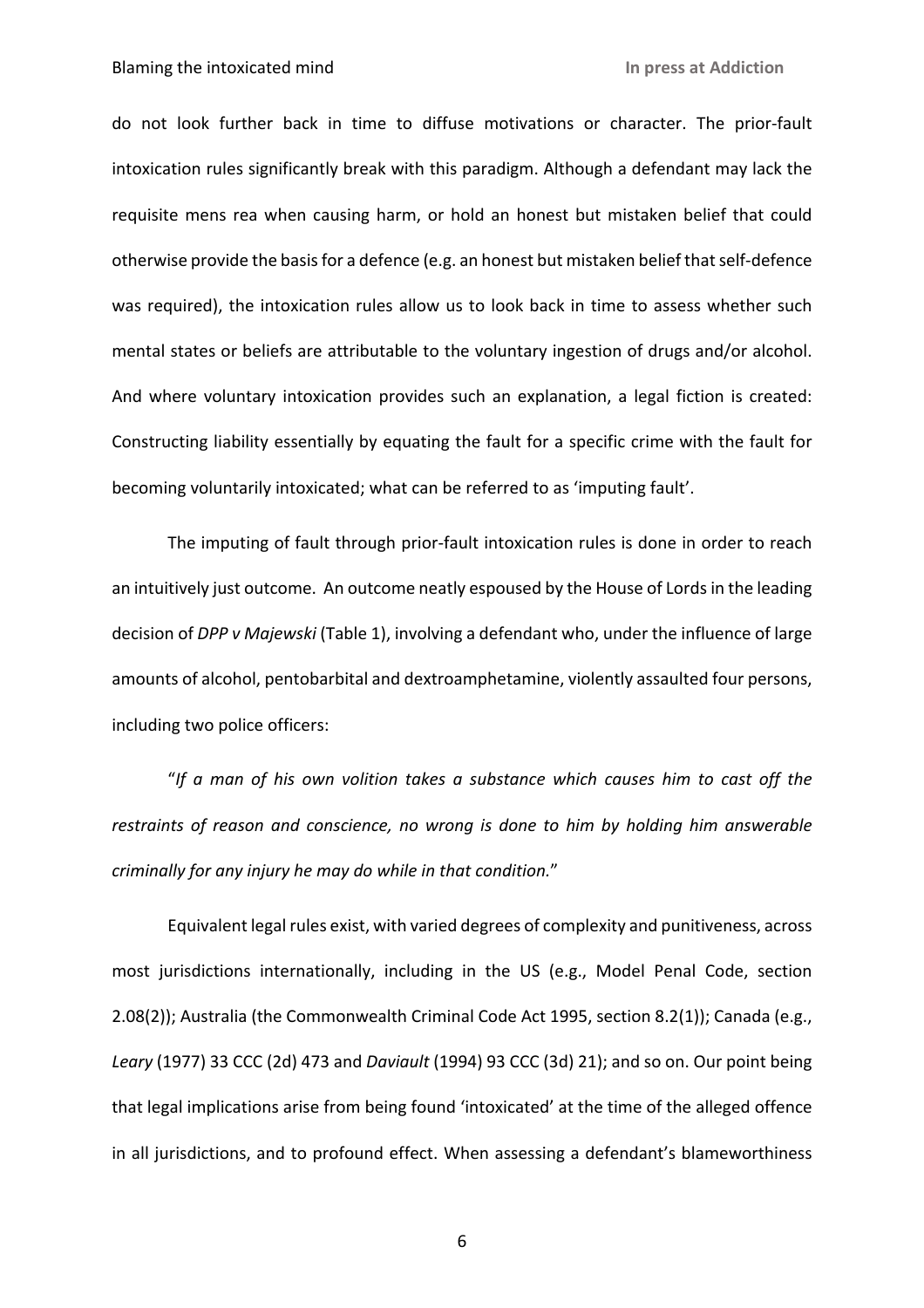for an offence committed, fault is imputed to ensure a conviction or to block defences that would otherwise be available. Moreover, evidence of intoxication is also relevant at sentencing, aggravating sentences and blocking mitigation that would otherwise be available, e.g., on the basis of a mental health disorder (21).

The justification for the intoxication rules is rooted in important policy aims to ensure that intoxicated and dangerous individuals are not left free to cause future harms. And sometimes this makes complete sense; for instance, when a person becomes intoxicated with the explicit purpose and expectation that this will enable them to commit an offense (22). But outside such rare 'Dutch courage' scenarios, things become more complicated and problematic, and the prior-fault rules have attracted sharp criticism from legal scholars, philosophers, and law reform bodies (23,24). The overarching concern being that the intoxication rules have been drawn too widely, and risk inappropriately and/or overcriminalising defendants. In certain jurisdictions, this has even led to the rejection of priorfault intoxication rules altogether, for example (and controversially) in New Zealand and the Australian state of Victoria.

Detailed review of the legal arguments and concerns about the prior-fault rules as currently applied is beyond the scope of our debate here, and we direct the interested reader to published works by others (25,26), as well as our own (20,27,28). Instead, we focus here on a preliminary question that seems (perhaps surprisingly) to have rarely troubled courts; namely, when do we classify a defendant as 'intoxicated' such that the prior-fault rules apply? It is a question that recently came to the forefront in England & Wales in the Court of Appeals' decision in the case of *Taj*.

#### **The case of** *R v Simon Taj*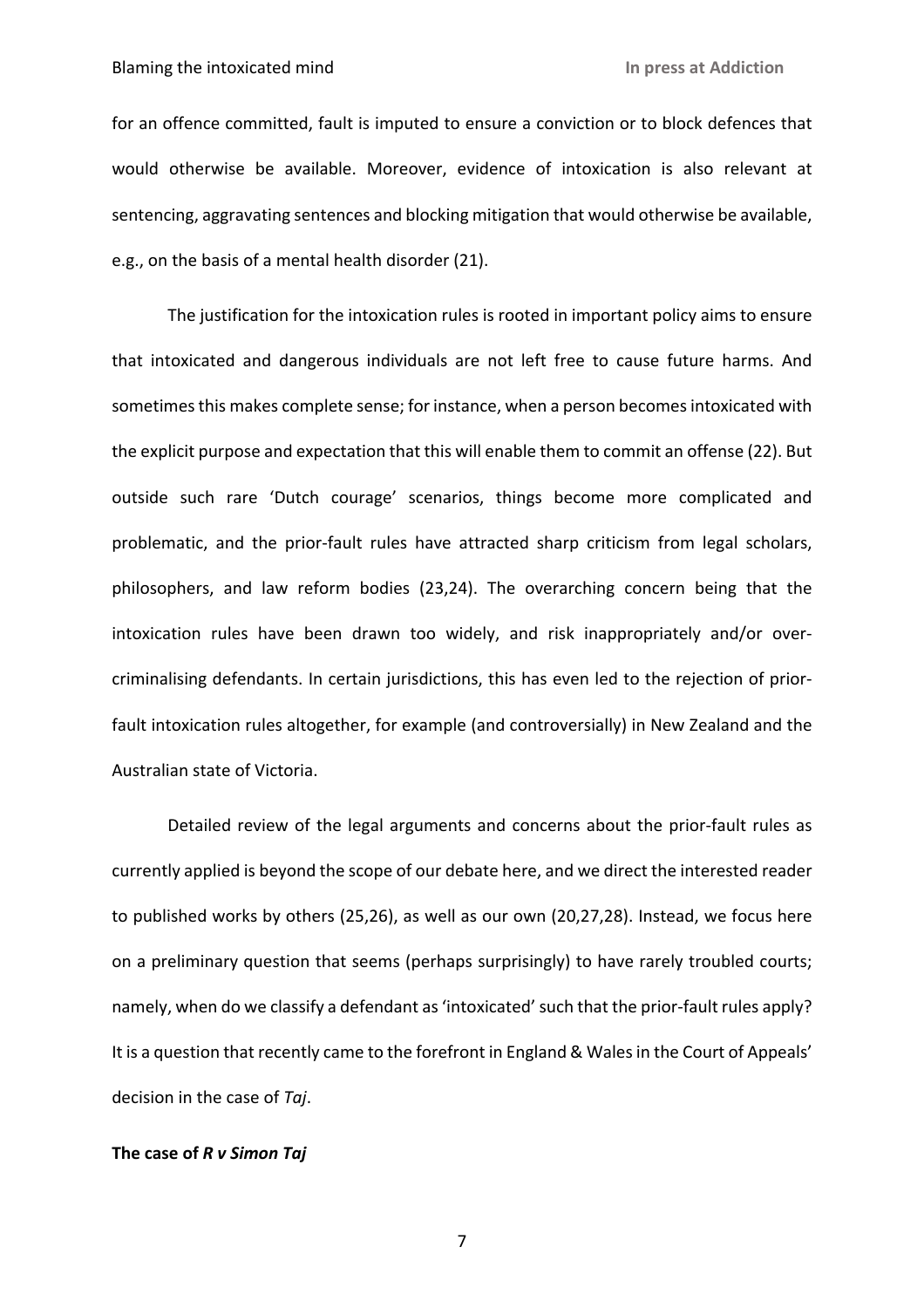At around 2pm on Sunday  $31<sup>st</sup>$  January 2016, Simon Taj was driving along the Albert Embankment in London, when he came across the broken-down vehicle of Mohammed Awain. Smoke was coming from Awain's vehicle and Taj stopped to offer assistance. Awain is an electrician and wires and equipment were visible in the open boot. Unfortunately, Taj mistook the equipment to be components of a terrorist bomb that he believed Awain was about to assemble and explode. Taj called the police, who attended the scene, and following assurances that Awain was innocent, he initially drove away. But with lingering thoughts that Awain was a terrorist and that he must do something to stop him, Taj returned. At 2.46 pm, Taj launched a ferocious attack on Awain with a metal tyre lever, almost killing him. When police arrived and restrained Taj, he expressed surprise; 'why are you arresting me, he's the terrorist'.

Taj was charged and found guilty of attempted murder, despite claiming to have acted in self-defence (in this case, the defence of others) on the basis of his mistaken belief that his victim was a terrorist about to explode a bomb; a defence in English law that, since the case of *Gladstone Williams* (78 CR. App. R. 276 1984) requires such a mistaken belief to have been genuine, but not necessarily reasonable. However, the forensic expert opinion evidence at trial indicated that Taj's mistaken belief was the result of a delusional state of mind associated with a psychotic episode; and because Taj, a chronic drug and alcohol user with a history of delusions and psychotic episodes, had been drinking heavily on the days before his attack on Awain, he was disallowed from relying on the defence. Taj was sentenced to 19 years in prison; a conviction subsequently upheld by the Court of Appeal.

The 'Majewski' intoxication rules would have provided a clear and straightforward path for the courts to disallow Taj's claim of mistaken self-defence, were it not for the fact that he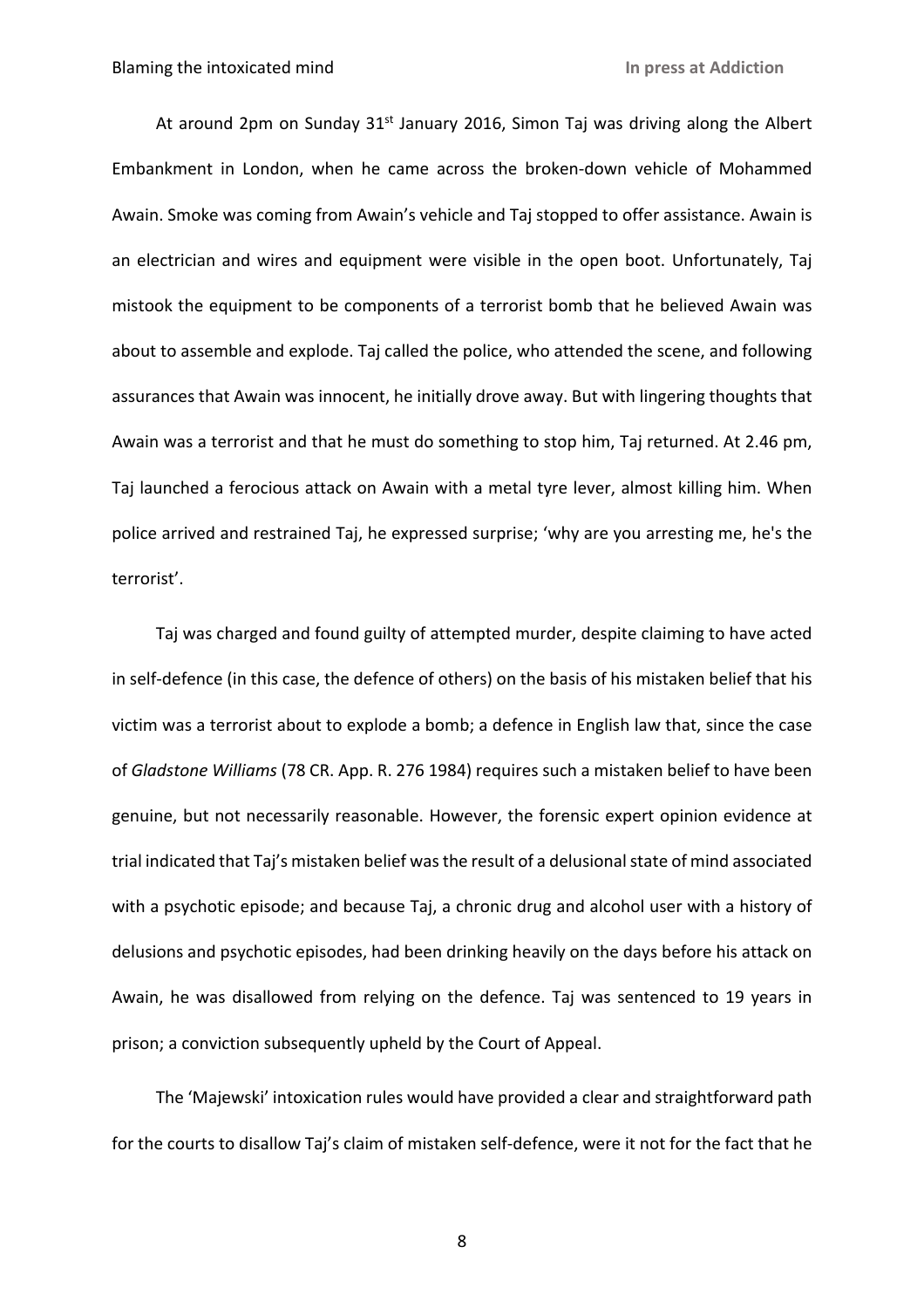Blaming the intoxicated mind **In press at Addiction** 

did not have drugs or alcohol active in his system at the time of the attack. He claimed not to have taken any alcohol or drugs since the early hours of the previous day. And because no drug test was performed by the police, and Taj was lucid at interview, the court accepted that there were no intoxicants active at the time of the attack. Instead, the courts relied on the expert opinion that Taj's psychotic state and delusional belief were attributable to his *previous* heavy use on the days before; the court finding that 'the words "attributable to intoxication" [..] are broad enough to encompass both (a) a mistaken state of mind as a result of being drunk or intoxicated at the time and (b) a mistaken state of mind *immediately* and *proximately* consequent upon earlier drink or drug-taking' (emphasis added). In so doing, the potential scope of the prior-fault intoxication rules, and associated fault imputation, was expanded significantly.

#### *Taj* **was always going to be a difficult case**

The Court's decision in *Taj* is readily understood from the policy perspective; persons like him who become delusional and dangerous after consuming alcohol or drugs, and who continue to be dangerous even after the pharmacological effects dissipate, are a risk to the public, and so the law must respond. An important question of course is *how* the law should respond: whether through criminal conviction and punishment, civil detention (potentially via the defence of insanity, leading to compulsory hospitalization), or some other preventative mechanism. But our concern here is that the response in *Taj*, to expand the definition of 'intoxication' to capture effects "*immediately"* and *"proximately"* to drink or drug-taking, even to drink and drugs taken weeks, even months ago, introduces problematic vagaries to the already expansive intoxication rules, together with forensic uncertainty. Problematic because it risks inappropriate punishment of defendants who frequently present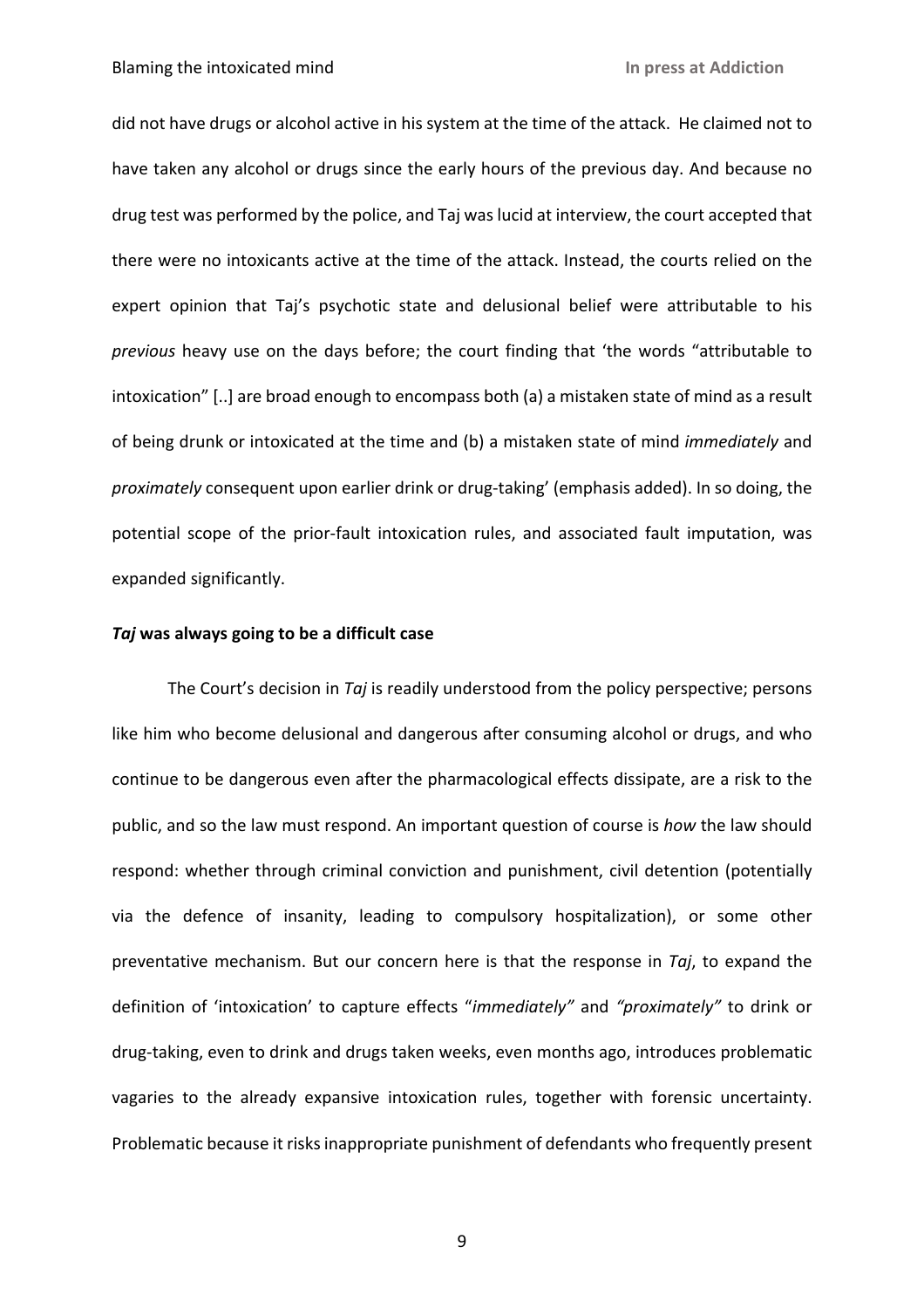in court with complex clinical profiles involving acute intoxication, historic intoxication, and/or secondary or primary co-morbid mental health conditions (12–14). And where no apparent boundaries exist to specify where 'proximate' begins or ends, the risk of capturing the latter conditions increases.

Before the decision in *Taj*, courts had been careful to distinguish cases like *Majewski*, where a defendant's disordered thinking was caused by intoxicants, pharmacologically active at the time of causing harm, from forms of disordered thinking arising sometime after the acute drug effects had worn off. Persons in the latter category were not regarded as intoxicated (and therefore would not be captured by the prior-fault intoxication rules), even when it was clear that their dangerous, delusional thoughts would not have presented unless intoxicants had previously been taken. In the case of *Harris* (Table 1), for instance, the defendant in a psychotic delusional state arising from abruptly terminating a drinking binge that lasted several days, recklessly endangered his neighbours by starting a fire. The court decided that *Majewski* was not apposite because Harris's delusions emerged only *after* he had stopped drinking; attributing his psychosis and delusions to alcohol withdrawal, not to acute intoxication. Harris was found not liable for the offence charged.

The distinction drawn in *Harris* and similar cases was famously set out by Lord Birkenhead in the case of *Beard* (Table 1), quoting Justice J Stephens in *Davis (*Davis, Cox CC 563, 1881), that "drunkenness is one thing and the diseases to which drunkenness leads are different things; and if a man by drunkenness brings on a state of disease which causes such a degree of madness, [..] then he would not be criminally responsible". But on the facts in relation to the cause of psychosis, *Harris* and *Taj* appear remarkably similar. The only apparent difference being that in *Harris* the time between his cessation of drinking and his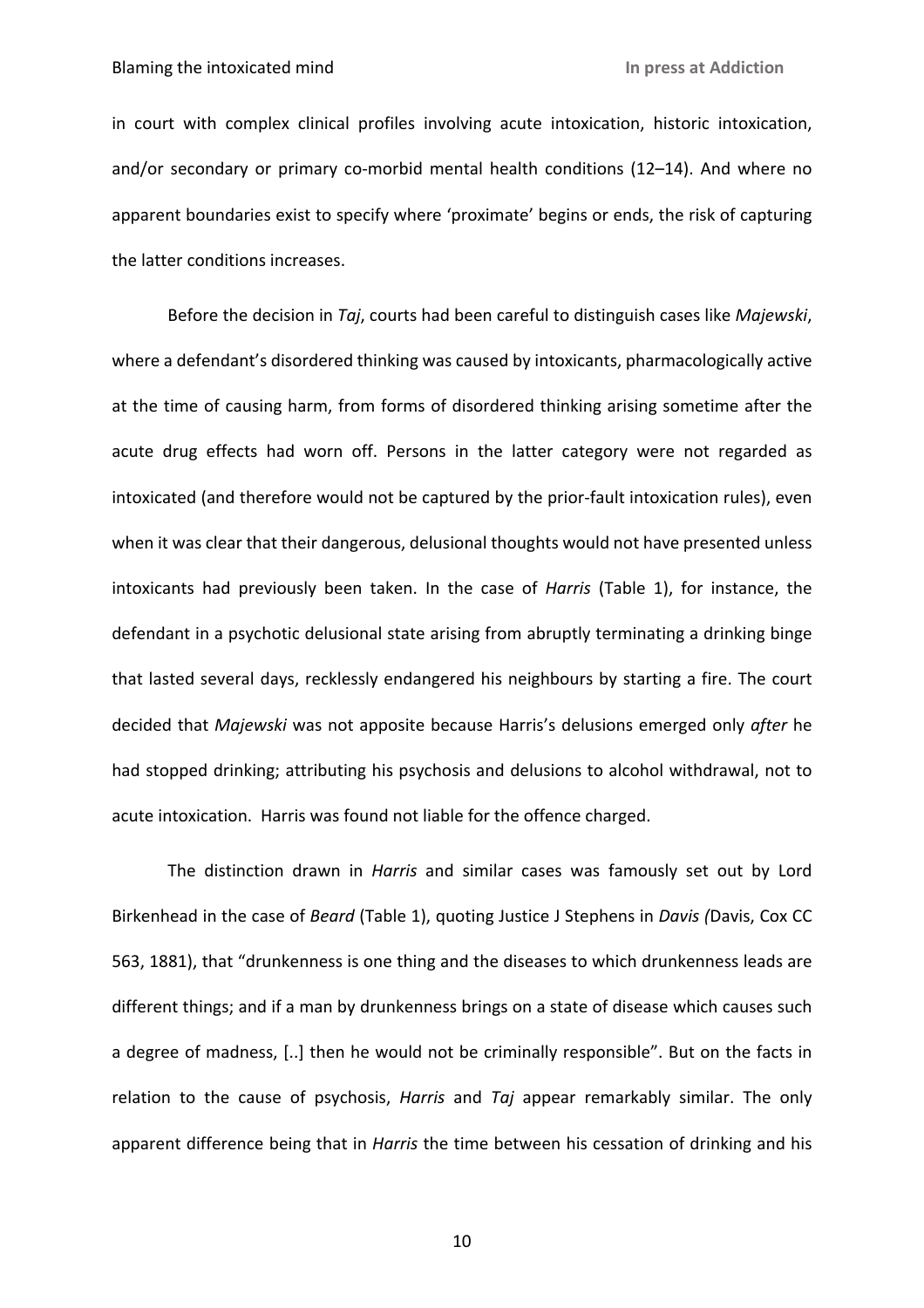delusions leading him to set fire 4-5 days later was more protracted than in *Taj*; but a closer reading of the evidence in *Harris* shows that his symptoms ("hearing voices, "talking into space") presented (at least) within 2-3 days of abstinence.

Table 1 describes these and other notable cases to further illustrate the difficult task faced by courts, and the forensic experts that assist them, when differentiating between potential causes of psychosis and delusions. And with the legal outcome critically dependent on which cause is identified as primary, lines must be drawn sharply and carefully: with intoxication likely resulting in a conviction; a verdict of insanity in a (technical) acquittal but potentially leading to compulsory hospital orders; and other causes in a complete and unqualified acquittal. But such distinctions are rarely straightforward where defendants like Taj appear in court; and it is our view that the court's decision to expand the ambit of intoxication has made the law even less straightforward to apply.

#### **The position in** *Taj* **should be understood, but rejected**

Outside of drunk driving laws (where strict legal thresholds exist based on blood or breath alcohol concentration), no definition of intoxication exists within the law; inevitably leaving courts to respond *ad hoc* to particular facts. To this point, a recent review of 327 appellate decisions in the Australian courts revealed that, in deciding whether a person was intoxicated or not, medical and/or scientific evidence was only marginally considered by judges and juries, more often relying on common knowledge characterized by "imprecision and a reliance on vernacular expressions" (29). For its purpose, the court in *Taj* relied on the Oxford Dictionaries' entry for intoxication to mean, "The action of rendering stupid, insensible, or disordered in intellect, with a drug or alcoholic liquor; the making drunk or inebriated; the condition of being so stupefied or disordered."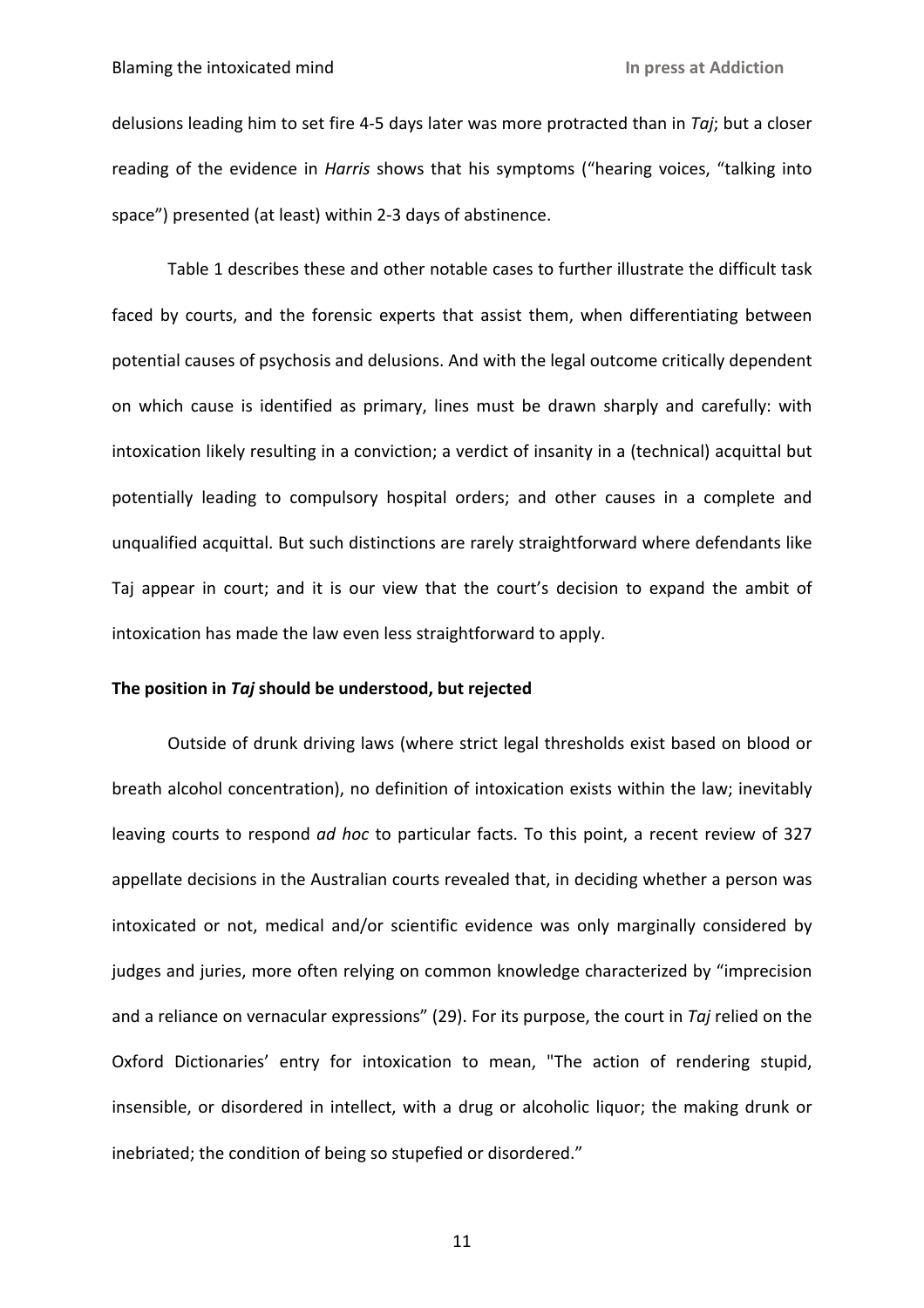In the absence of toxicological evidence at trial, as was the case in *Taj*, the court's decision to rely on the Oxford Dictionary may be understandable. But the lack of precise engagement at even this basic level makes the court's subsequent faith in science to draw sharp lines between different longer-term sequelae of drug abuse rather surprising. That is, the courts noted:

"The fact is that medical science has advanced such that, in the modern age, the longer term sequelae of abusing alcohol or drugs are better known and understood; and … it was agreed that Taj's episode of paranoia which led him to mistake the innocent Mr Awain as a terrorist was a direct result of his earlier drink and drug-taking in the previous days and weeks."

At its heart, the court makes two core assumptions about the intoxication rules, both of which we challenge. First is the assumption that post drug-on-board psychosis (that is, psychosis emerging after the direct pharmacological actions of a drug or alcohol have dissipated) can and should be subject to criminal blame in line with the intoxication rules derived from cases like *Majewski*; cases involving defendants with drugs active in their systems at the time of the offence (but distinct from withdrawal and other mental disorders). Second, and our continued focus below, is the assumption that the law can incorporate a settled and robust set of clinical distinctions to make this policy workable in practice.

The reality is that the symptoms of psychosis – principally delusions and hallucinations – can occur in a range of alcohol and/or drug-related conditions including acute intoxication, withdrawal (delirium tremens), alcohol or drug-induced psychotic disorder (alcohol hallucinosis), or more pervasive disorders associated with alcoholism (e.g., Korsakoff's dementia), etc. But they could equally indicate the presence of a co-morbid mental illness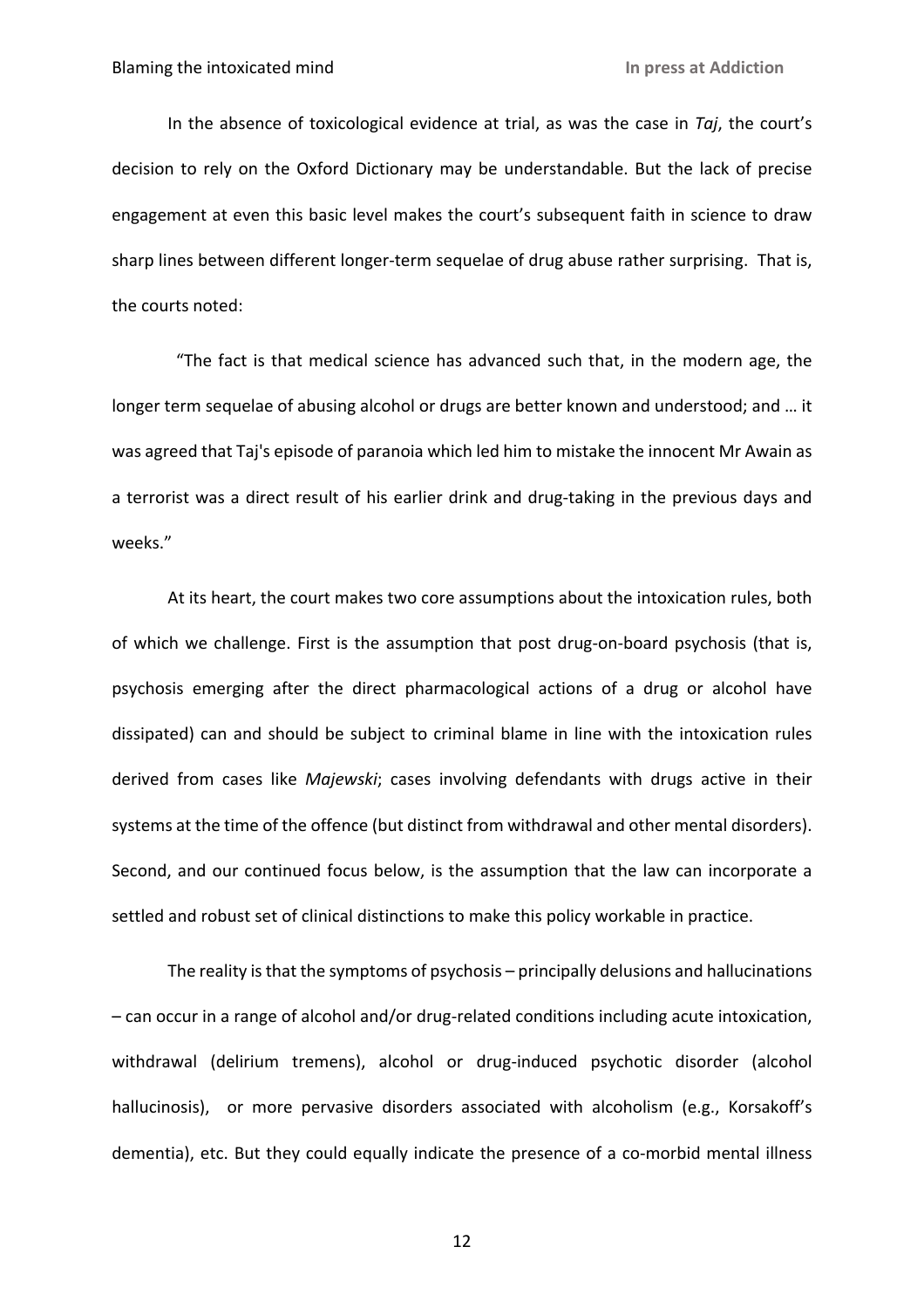caused or triggered by drug and/or alcohol use, or entirely separate from drug or alcohol use (30–37). These various causes of psychotic symptoms are understood from the research and clinical literature as being distinct; but understanding of the precise phenomenological features and underlying neurobiological mechanisms is far from settled (38,39), making differential diagnosis to separate one from the others complex and prone to error. To this point, in a three-year follow-up study of 535 cases initially diagnosed as acute cannabisinduced psychosis, 44.5% were later re-diagnosed as (also) having a schizophrenic-spectrum disorder (40). In line, a recent study conducted on a large Finnish in-patient sample showed that across substances (including cannabis, alcohol, and amphetamines) rates of conversion from substance-induced psychotic disorder (SIPs) to schizophrenia varied between 5% (in the case of alcohol) and 46% (in the case of cannabis). While such results give us little clarity of the causal relationship between SIPs and schizophrenia, or other disorders associated with psychosis such as manic-depression (12,41), they illustrate the potential for co-morbidity and diagnostic uncertainty.

*Taj* is a case-in-point. Though he was not under the acute influence of alcohol or drugs at the time of the attack, Taj had a long history of alcohol and drug use (dating back to his early teens) interlocked with previous occasions, starting in 2009, when he presented with symptoms described as involving "paranoid, screaming and shouting", "persecutory ideas", "hallucinations" and "hearing voices", and more generalised symptoms of low mood, anxiety and stress. Some of his past psychotic episodes, and previous run-ins with the law, (ostensibly) attributed to his use of drugs (cannabis and cocaine) and/or alcohol. Post-arrest, the expert reports provide a similarly complex picture, describing long periods of calm, stability and normalcy, interrupted by periods of agitation, disinhibition, and instances of grandeur and overt aggression; and one occasion when in prison resulting in him severely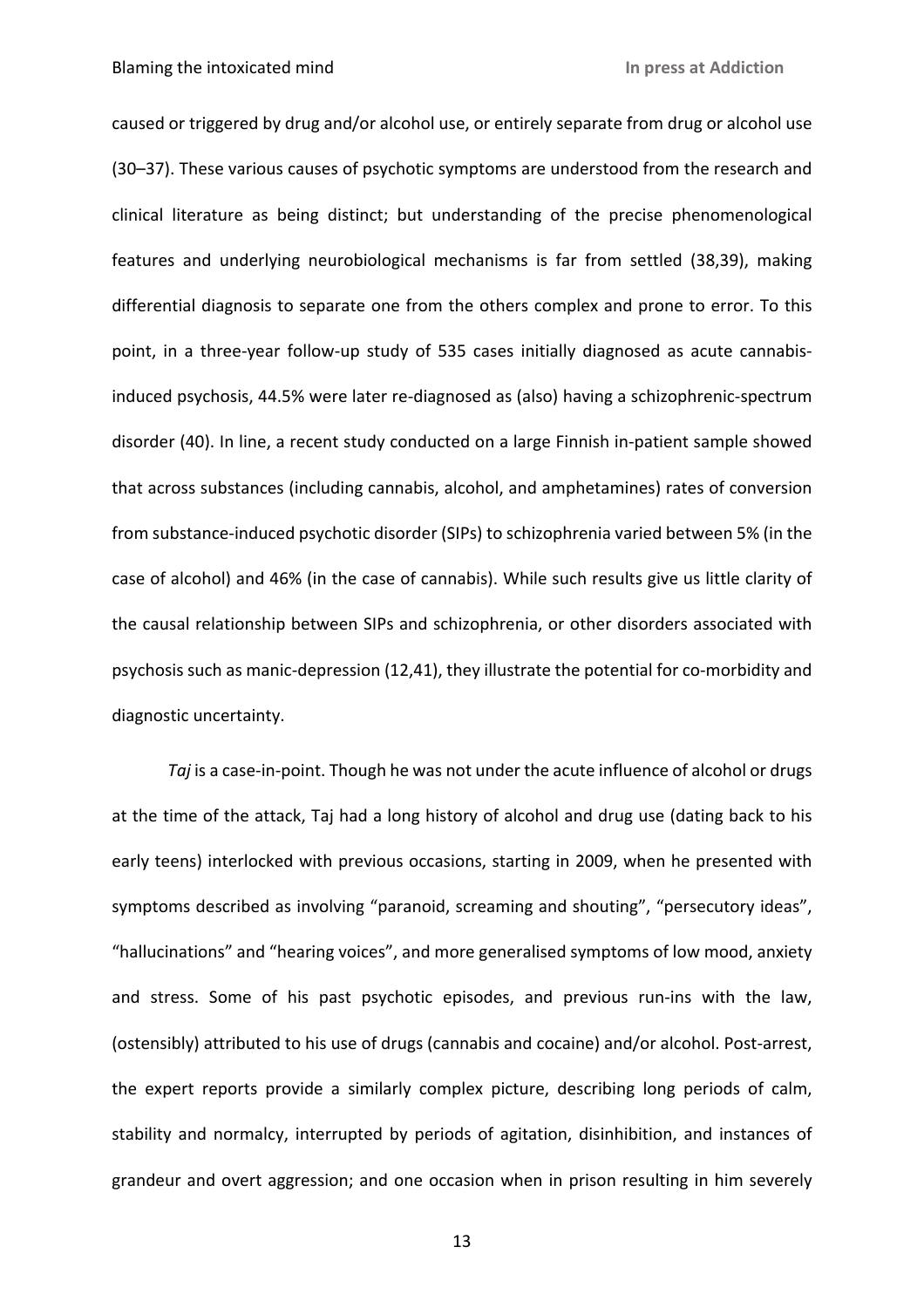#### Blaming the intoxicated mind **In press at Addiction**

injuring himself and requiring medical attention. The clinical picture is one of complexity and accurately described by one of Taj's doctors, noting that "I'm afraid this man's mental health problems and diagnosis is not straightforward."

It is not our aim to relitigate *Taj* here, or to argue that the forensic experts assisting the court mis-attributed his delusions at the time of his assault on Awain to 'drug or alcoholinduced psychotic disorder'; which in itself is used by some as a catch-all to refer to psychosis and delusions associated *in some way* with the acute or chronic use of alcohol or drugs (42,43). It is simply to contend that the legal assumptions made in *Taj* are problematic: problematic in general, setting a strict legal threshold on uncertain clinical diagnostic grounds; and uncertain on the facts of *Taj* itself.

On the latter point, it is important to note that the accompanying expert reports make clear their initial diagnosis was a *'best guess'* having tried to rule out other causes. Indeed, the final expert opinion report before Taj's appeal (following further treatment and observation), heavily qualifies the earlier agreement with a new diagnosis of mental illness, namely bipolar disorder (manic depression), identified as an *alternative* cause of his psychosis. The response from the Court of Appeal, persisting in an intoxication analysis, was again notable: "that a psychotic episode may have been precipitated without alcohol or drugs says nothing about whether it was (as Taj agreed he knew to be the case) in fact precipitated on this occasion by alcohol and drugs." This response is, with respect, deeply problematic. Having expanded the intoxication rules into the uncertain realms of 'attributable to' forms of delusions, the burden of proving causal links to prior intoxication must remain firmly on the prosecution. But the courts' approach here, requiring the defence to 'prove the negative' effectively reverses the burden of proof, requiring the defence to demonstrate the absence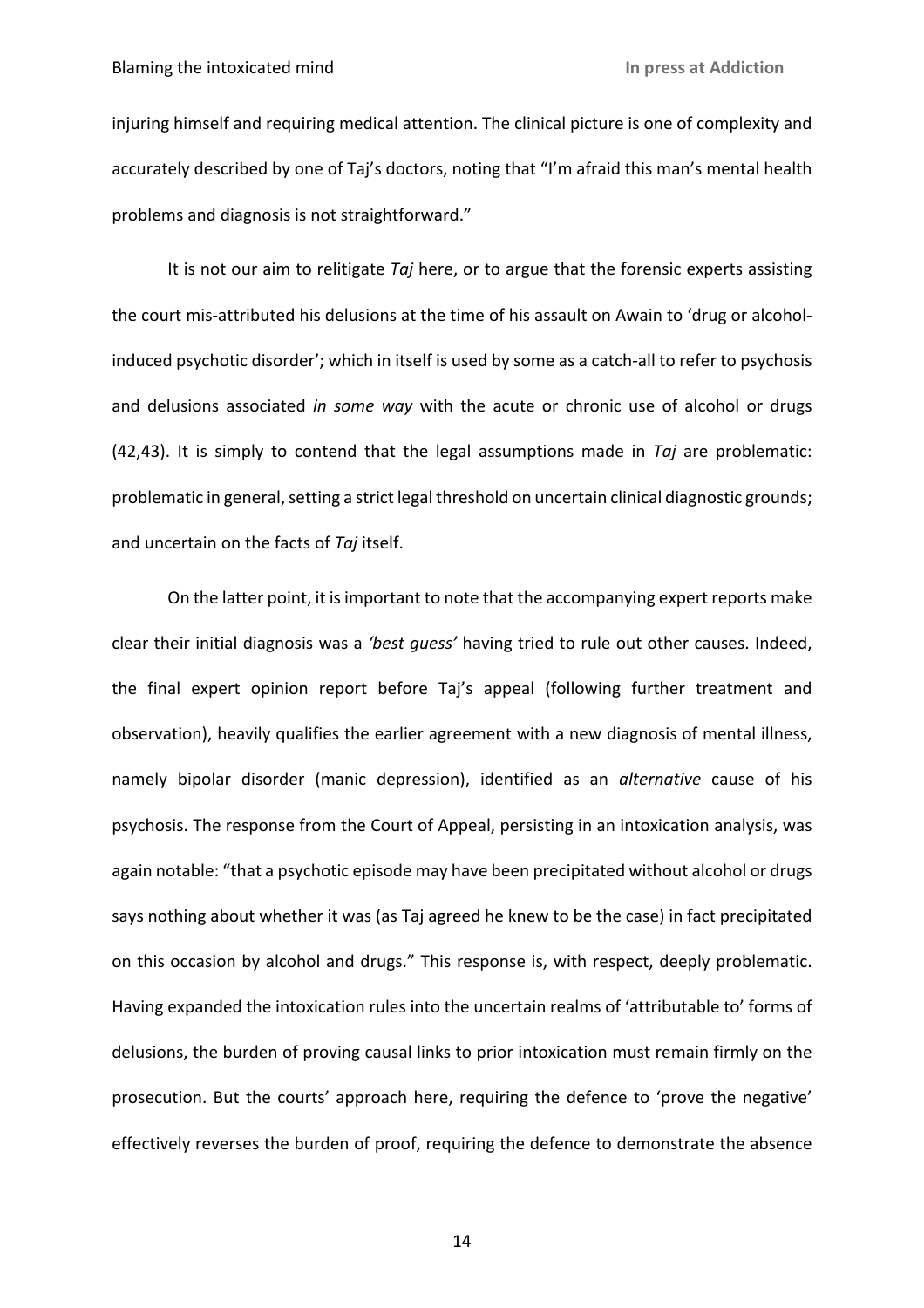of a causal role of intoxication (and thus, of prior-fault imputation), further risking overcriminalization.

#### **Conclusions**

We are not arguing here that potentially dangerous individuals like Taj should be released to walk the streets. Rather, if we are going to blame individuals for intoxicated or intoxication-related states that result in harmful conduct, and if we are going to distinguish this from mental conditions secondary to and/or separate from drug use, then the only sensible way to do so is to define intoxication narrowly. To expand this definition even partially, as the court in *Taj* has done, is both normatively undesirable (risking criminalisation of acts attributable to mental disorders) and forensically problematic (blurring legal lines where the clinical science is already blurry). We argue elsewhere that the defence of insanity should have applied in *Taj,* despite the unpalatable and stigmatizing label of 'insanity' when used in non-legal contexts (44). Such an outcome would have allowed for both a technical acquittal (on the basis of a lack of culpability) and compulsory treatment and detention (recognising the risk of future dangerousness) (28).

But more critically, the reason for our rejection of the court's interpretation of the intoxication rules (providing legal precedent going forward) can be stated briefly: we doubt that *any* brain changes subsequent to an intoxicated state can be said to have been caused by that intoxication, such that we could or should blame the defendant in the same way that we blame drug-on-board states within the legal intoxication rules. The legal concept-creep that we have described in this debate risks the inappropriate criminalization of some of the most vulnerable defendants in the justice system, suffering from mental health disorders. We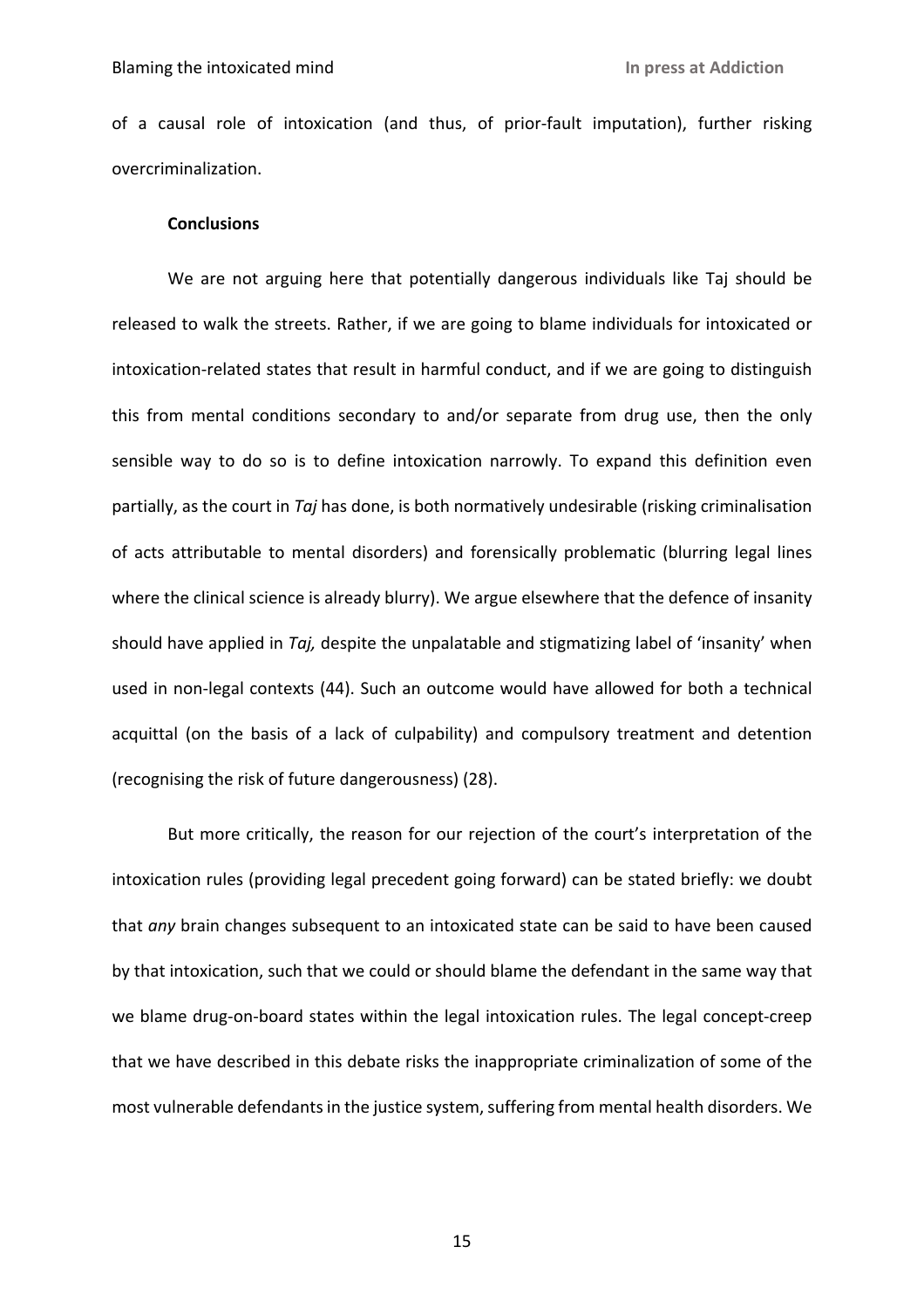believe that there is a legal, moral and clinical duty to call for clarity, and to resist any developments of this kind.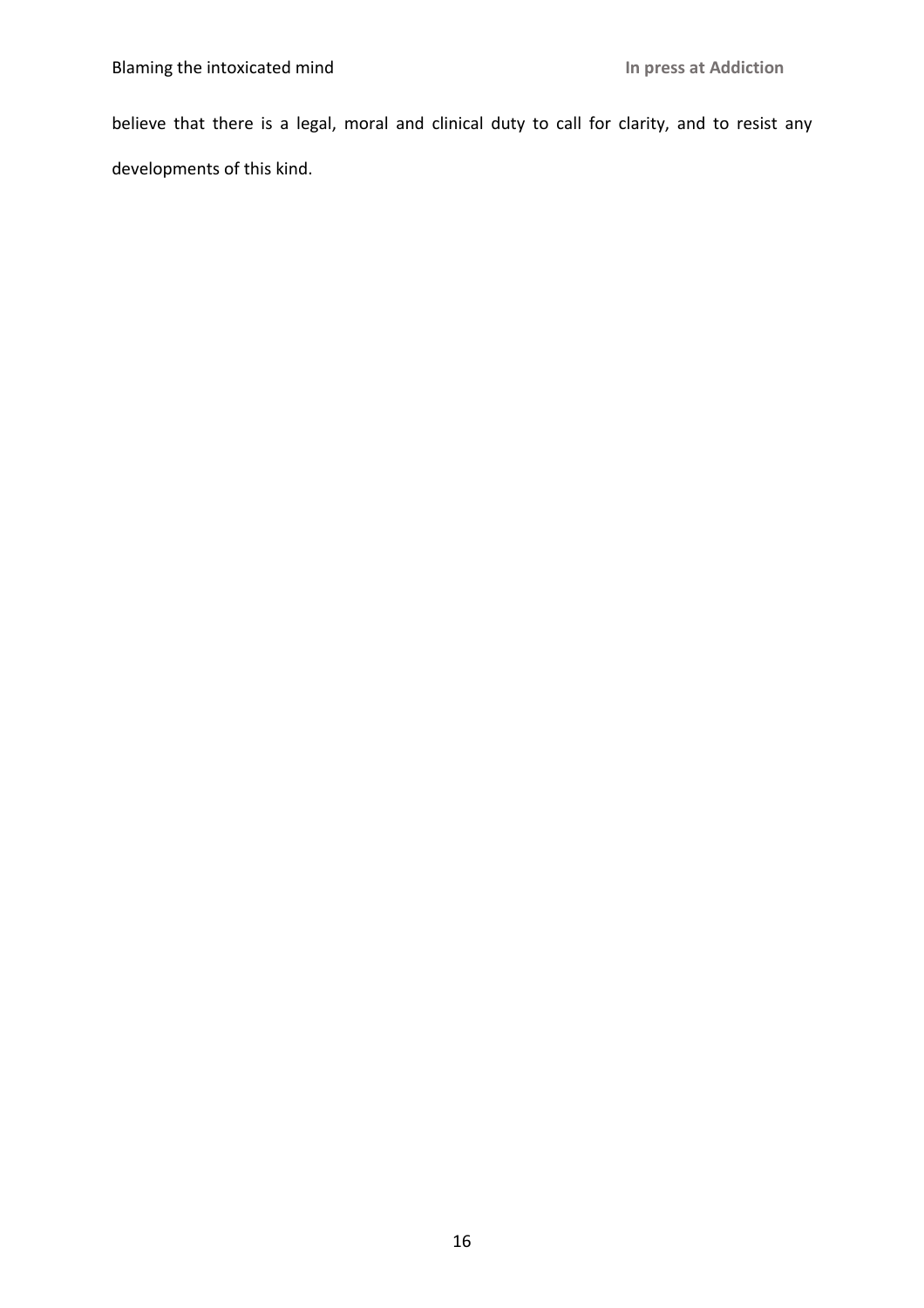| <b>Case citation and offense details</b>                                                                                                                                                                                                                                                                                                                            | Drug and mental health history                                                                                                                                                                                      | Court's finding and reasoning                                                                                                                                                                                                                   |
|---------------------------------------------------------------------------------------------------------------------------------------------------------------------------------------------------------------------------------------------------------------------------------------------------------------------------------------------------------------------|---------------------------------------------------------------------------------------------------------------------------------------------------------------------------------------------------------------------|-------------------------------------------------------------------------------------------------------------------------------------------------------------------------------------------------------------------------------------------------|
| Beard [1920] AC 479. Charged with<br>manslaughter after, in a drunken, intoxicated<br>state, accidentally suffocating his victim during<br>the act of raping her.                                                                                                                                                                                                   | Long history of addiction.                                                                                                                                                                                          | Convicted on basis of the<br>intoxication rules. Distinguished<br>drunkenness from mental disease<br>that stems from drunkenness.                                                                                                               |
| Coley [2013] EWCA Crim 223. Following a day<br>of playing violent video games and smoking<br>strong cannabis, entered neighbour's house<br>dressed in balaclava and dark clothing,<br>attacking victim with a 'Rambo' knife almost<br>killing him. Charged with attempted murder but<br>claimed to have suffered psychosis and<br>blackout and acted involuntarily. | Was regular and heavy user of<br>cannabis (starting at 13) and<br>had experienced cannabis-<br>related blackouts and paranoia<br>on previous occasions. No<br>unrelated mental illness.                             | Court upholds conviction arguing<br>that defence on basis of<br>psychotic state/blackouts did not<br>amount to insanity or<br>automatism, and state was<br>induced by voluntary cannabis<br>intoxication; Majewski<br>intoxication rules apply. |
| Dietschmann [2003] UKHL 10. Charged with<br>murder after savagely punching and kicking<br>victim in drunken and psychotic state, killing<br>him. Defence raised mental abnormality<br>following recent bereavement as basis for<br>diminished responsibility.                                                                                                       | Diagnosed with adjustment<br>disorder, caused by extreme<br>grief and prescribed Prozac and<br>sleeping pills. Evidence of<br>alcohol dependency.                                                                   | While intoxicated at time of<br>killing the court focused on<br>mental condition and allowed<br>application of diminished<br>responsibility, reducing murder<br>to manslaughter.                                                                |
| Harris [2013] EWCA Crim 223. Charged with<br>aggravated arson for setting fire to his<br>property, after an internal voice ordered him<br>to. Had been drinking heavily, then stopped 6<br>days before. Described as 'hearing voices' and<br>'talking into space' shortly after cessation.                                                                          | Prior diagnosis of depression<br>and history of drinking,<br>alternated by periods of<br>abstinence; some associated<br>with alcohol-induced psychosis<br>or hallucinosis leading to one<br>forced hospitalization. | Lacked mens rea for the offense<br>caused by the absence of alcohol<br>(withdrawal). Court found that<br>Majewski intoxication rules did<br>not apply and should not be<br>extended to withdrawal from<br>alcohol or cannabis.                  |
| Hatton [2005] EWCA Crim 2951. Charged with<br>murder for killing victim with sledgehammer,<br>thinking he was an SAS officer attacking him<br>with samurai sword. No recollection of killing<br>and claims mistaken self-defence. Had<br>consumed 20 pints of beer.                                                                                                 | Suffered from bi-polar<br>disorder/manic depression and<br>became disinhibited when not<br>taking lithium. History of<br>alcohol-induced episodes of<br>psychosis.                                                  | Convicted on basis of simple<br>application of the Majewski<br>intoxication rules. Mistaken self-<br>defence induced by intoxication<br>cannot be relied upon.                                                                                  |
| Lindo [2016] EWCA Crim 1940. Attacked and<br>killed victim with a brick for no apparent<br>reason, telling police he had taken 'cocaine,<br>MDMA and weed'; had unknowingly taken<br>Ethylone (MDEC). Described feeling 'bizarre'<br>and acting 'strangely'. Claimed 'drug-induced'<br>psychosis'.                                                                  | D has personal history of<br>depression, and family history<br>of mental illness, including<br>schizophrenia.                                                                                                       | Court drew distinction between<br>voluntary intoxication and<br>psychosis induced by the prior<br>intoxication. Following<br>Dietschmann, potential basis for<br>diminished responsibility but<br>defence did not succeed.                      |
| Lipman [1970] 1 QB 152. Charged with<br>manslaughter for, while under the influence of<br>LSD and believing snakes were attacking and he<br>was descending into the centre of earth,<br>choking and killing girlfriend by cramming bed<br>sheets into her mouth.                                                                                                    | Mention of drug addiction.                                                                                                                                                                                          | Intoxication rules applied to<br>impute missing mens rea and<br>volition, resulting in liability for<br>manslaughter.                                                                                                                           |
| Oye [2013] EWCA Crim 1725. Charged with<br>GBH after ferociously attacking police,<br>experiencing paranoid, persecutorial delusions.<br>Increased 'skunk' cannabis use in weeks prior,<br>thought to have precipitated psychotic state;<br>later described as 'florid psychotic episode'.                                                                          | Smoked cannabis regularly and<br>had escalated consumption in<br>weeks before incident. No<br>history of mental illness.                                                                                            | Convicted at first stage, where his<br>defence of mistaken self-defence<br>was rejected by the jury. The<br>Court of Appeal's review of case<br>resulted in a verdict of not guilty<br>by reason of insanity.                                   |

#### **Table 1.** *Notable precedential cases in England and Wales involving intoxication and delusions*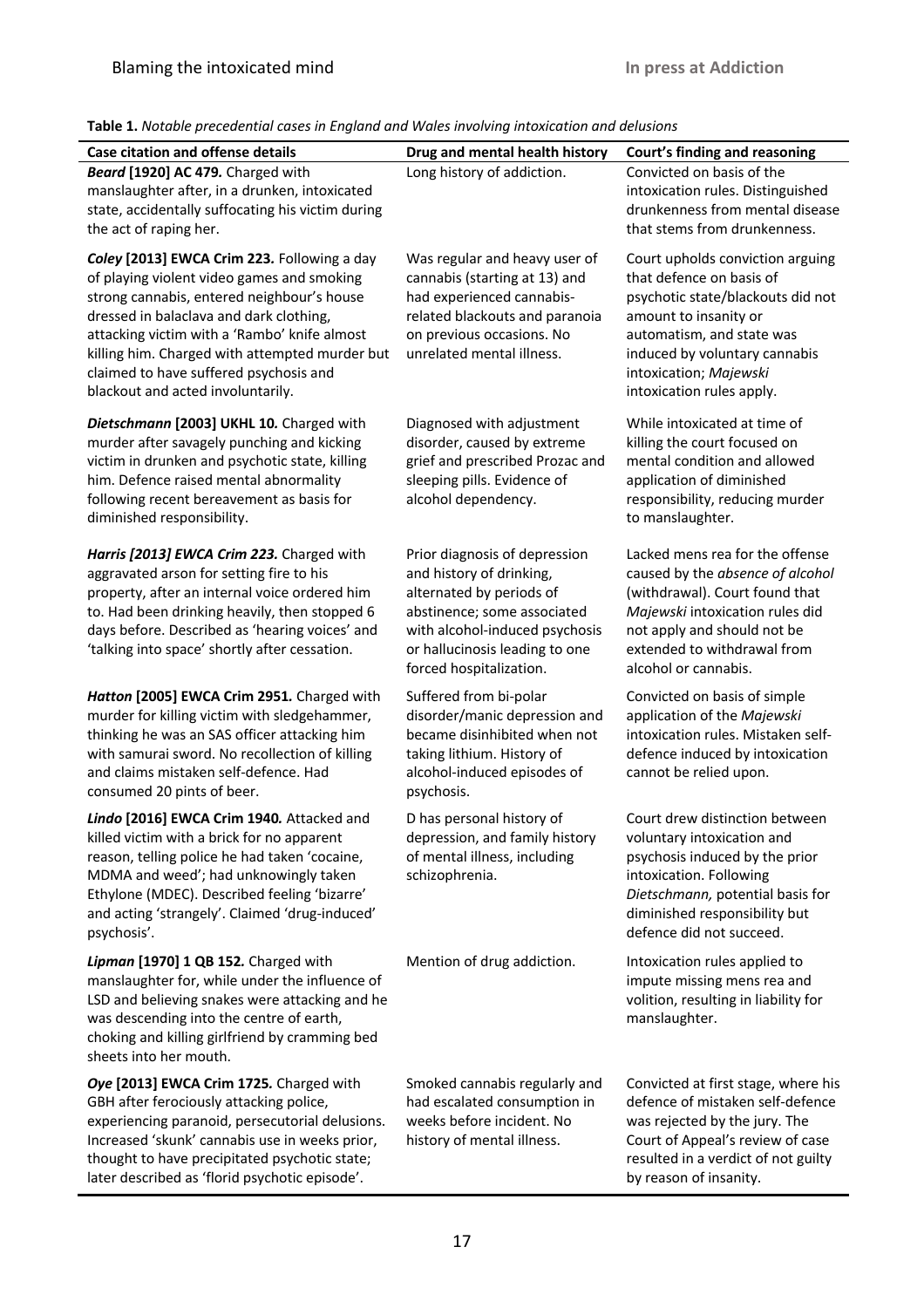**Acknowledgements**. We thank Simon Taj's legal and clinical teams, and the courts' forensic expert, for assisting us with obtaining informed consent and sharing of the expert opinion reports. We also thank Aldo Badiani, Kent Berridge, Dora Duka, Eisuke Koya, Terry Robinson, Yavin Shaham and Dai Stephens, for their helpful comments on an earlier version of our manuscript. HSC and JJC are members of The University of Sussex Addiction Research and Intervention Centre (SARIC). HSC is a co-director of the Sussex Crime Research Centre (CRC) and JJC is a co-director of the Birmingham Centre for Crime, Justice and Policing (CCJP) and the Criminal Law Reform Now Network (CLRNN).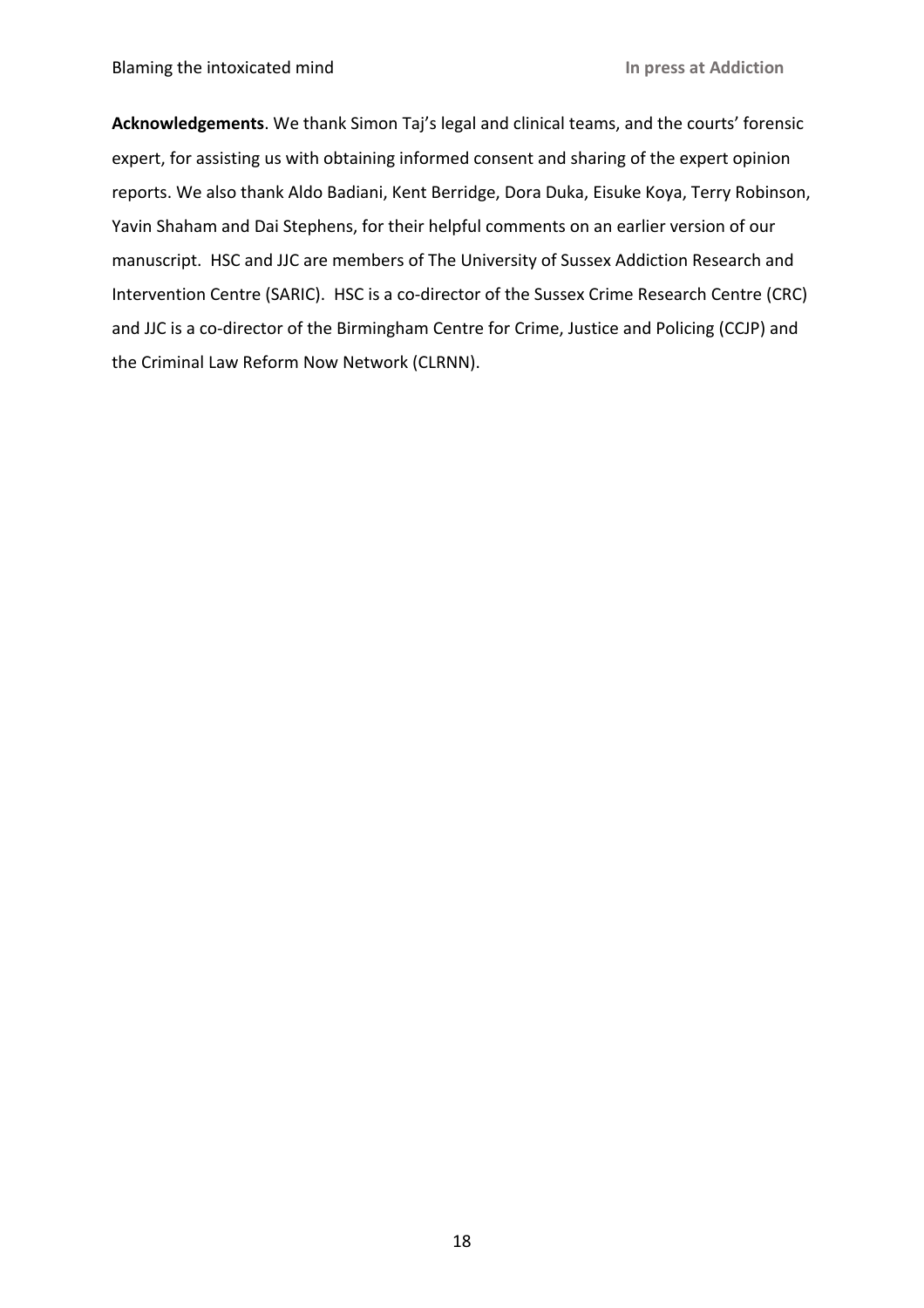### **Bibliography**

- 1. Dingwall G. Alcohol and Crime. Cullompton, Devon: Willan Publishing; 2006.
- 2. Bagaric M, Gopalan S. A sober assessment of the link between substance abuse and crime – eliminating drug and alcohol use from the sentencing calculus. Santa Clara Law Review. 2016;56(2):243–302.
- 3. Chandler RK, Fletcher BW, Volkow ND. Treating drug abuse and addiction in the criminal justice system: Improving public health and safety. JAMA. 2009;301:183–90.
- 4. Humphreys K. Federal policy on criminal offenders who have substance use disorders: How can we maximize public health and public safety? Substance Abuse. 2012 Jan 1;33(1):5–8.
- 5. Greenfeld L. Alcohol and Crime: An Analysis of National Data on the Prevalence of Alcohol Involvement in Crime [Internet]. Washington, DC: US Department of Justice, Bureau of Justice Statistics; 1998. Available from: http://doi.apa.org/get-pedoi.cfm?doi=10.1037/e379072004-001
- 6. Office for National Statistics. Crime in England and Wales [Internet]. 2014. Available from: https://www.ons.gov.uk/peoplepopulationandcommunity/crimeandjustice/bulletins/c rimeinenglandandwales/2015-04-23
- 7. American Psychiatric Association. Diagnostic and Statistical Manual of Mental Disorders (5th ed.). [Internet]. 2013. Available from: https://doi.org/10.1176/appi.books.9780890425596
- 8. Nutt DJ, King LA, Phillips LD. Drug harms in the UK: A multicriteria decision analysis. The Lancet. 2010 Nov 6;376(9752):1558–65.
- 9. Goldstein PJ. The drugs/violence nexus: A tripartite conceptual framework. Journal of Drug Issues. 1985;15(4):493–506.
- 10. Markowitz S. Alcohol, drugs and violent crime. International Review of Law and Economics. 2005;25(1):20–44.
- 11. Ensor T, Godfrey C. Modelling the interactions between alcohol, crime and the criminal justice system. Addiction. 1993;88(4):477–87.
- 12. Schuckit MA. Alcohol-use disorders. The Lancet. 2009 Feb 7;373(9662):492–501.
- 13. Schuckit MA. Comorbidity between substance use disorders and psychiatric conditions. Addiction. 2006;101(s1):76–88.
- 14. Compton WM, Thomas YF, Stinson FS, Grant BF. Prevalence, correlates, disability, and comorbidity of DSM-IV drug abuse and dependence in the United States: results from the national epidemiologic survey on alcohol and related conditions. Arch Gen Psychiatry. 2007 May;64(5):566–76.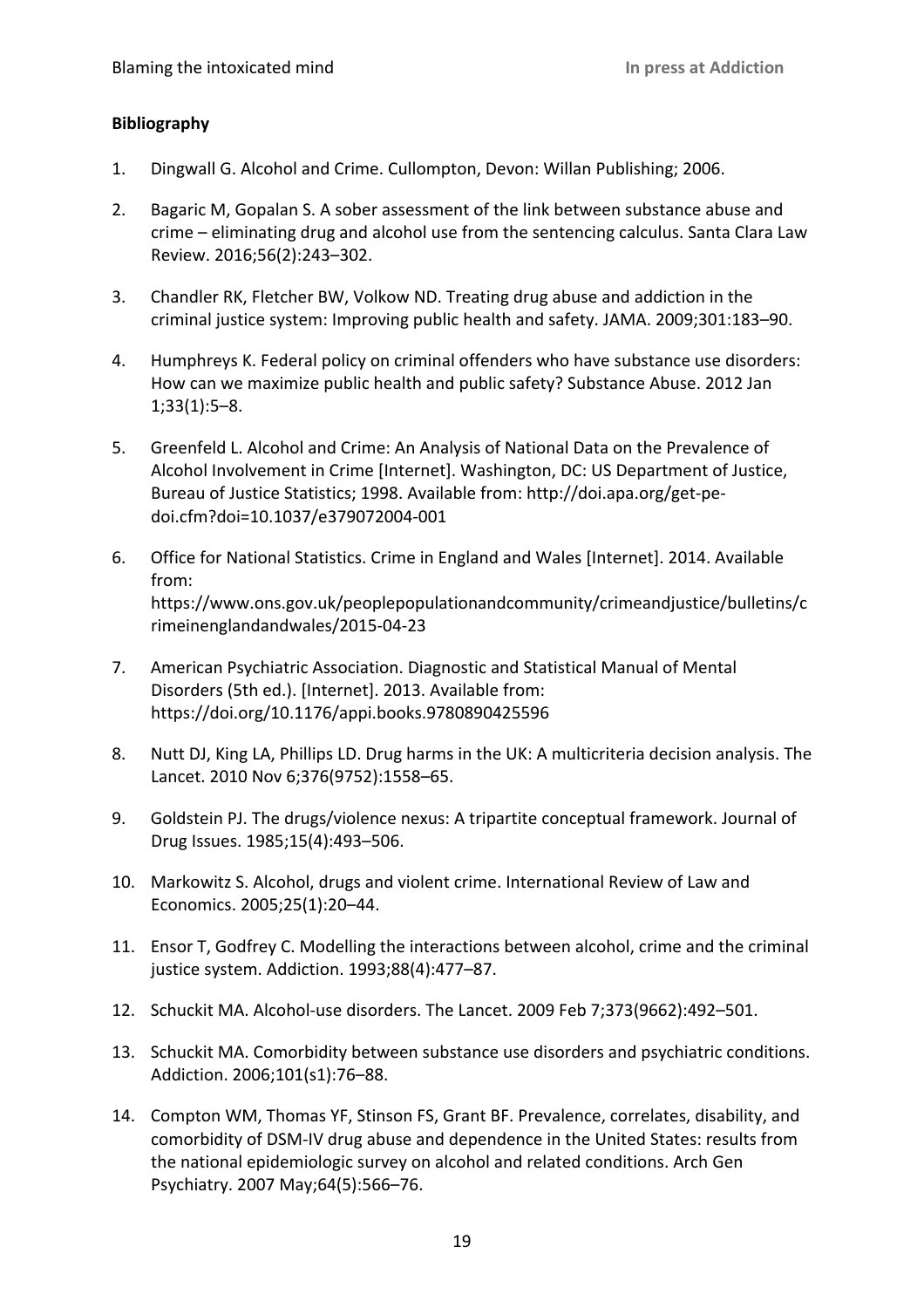- 15. Regier DA, Farmer ME, Rae DS, Locke BZ, Keith SJ, Judd LL, et al. Comorbidity of mental disorders with alcohol and other drug abuse. Results from the Epidemiologic Catchment Area (ECA) Study. JAMA. 1990 Nov 21;264(19):2511–8.
- 16. M'Naghton, UKHL J16. 1843.
- 17. Singh RU. History of the defence of drunkenness in English criminal law. L Q Rev. 1933;49:528.
- 18. Mackay RD. Mental Condition Defences in the Criminal Law. Oxford, New York: Oxford University Press; 1995. 274 p.
- 19. Robinson PH. Causing the conditions of one's own defense: A study in the limits of theory in criminal law doctrine. Virginia Law Review. 1985;71:1–63.
- 20. Jahangir Q, Child JJ, Crombag HS. Prior fault and contrived criminal defences: coming to the law with clean hands. Institute of Law Journal. 2017;1:28–42.
- 21. Sinclair-House N, Child JJ, Crombag HS. Addiction is a brain disease, and it doesn't matter: Prior choice in drug use blocks leniency in criminal punishment. Psychology, Public Policy, and Law. 2019;in press.
- 22. Gallagher AC 349. 1963.
- 23. The Law Commission. Intoxication and Criminal Liability. 1993.
- 24. The Law Commission. Intoxication and Criminal Liability [Internet]. 2009. Available from: https://www.lawcom.gov.uk/project/intoxication-and-criminal-liability-2009/
- 25. Dimock S. What are intoxicated offenders responsible for? The "Intoxication Defense" re-examined. Criminal Law and Philosophy. 2011;5:1–20.
- 26. Simester AP. Intoxication is never a defence. Criminal Law Review. 2009;3–14.
- 27. Child J. Prior fault: Blocking defences or constructing crimes. In: Reed A, Bohlander M, editors. General Defences: Domestic and Comparative Perspectives. Farnham: Ashgate Publishing; 2014.
- 28. Child JJ, Crombag HS, Sullivan GR. Defending the delusional, the irrational, and the dangerous. Criminal Law Review. 2020;in press.
- 29. Quilter J, McNamara L. The meaning of "intoxication" in Australian criminal cases. New Criminal Law Review. 2018;21(1):170–207.
- 30. Engelhard CP, Touquet G, Tansens A, Fruyt JD. Psychotische stoornis door alcohol: Een systematisch literatuuroverzicht [Alcohol-induced psychotic disorder: A systematic literature review]. Tijdschrift voor Psychiatrie. 2015;57(3):192–201.
- 31. Glass IB. Alcoholic hallucinosis: A psychiatric enigma–1. The development of an idea. British Journal of Addiction. 1989;84(1):29–41.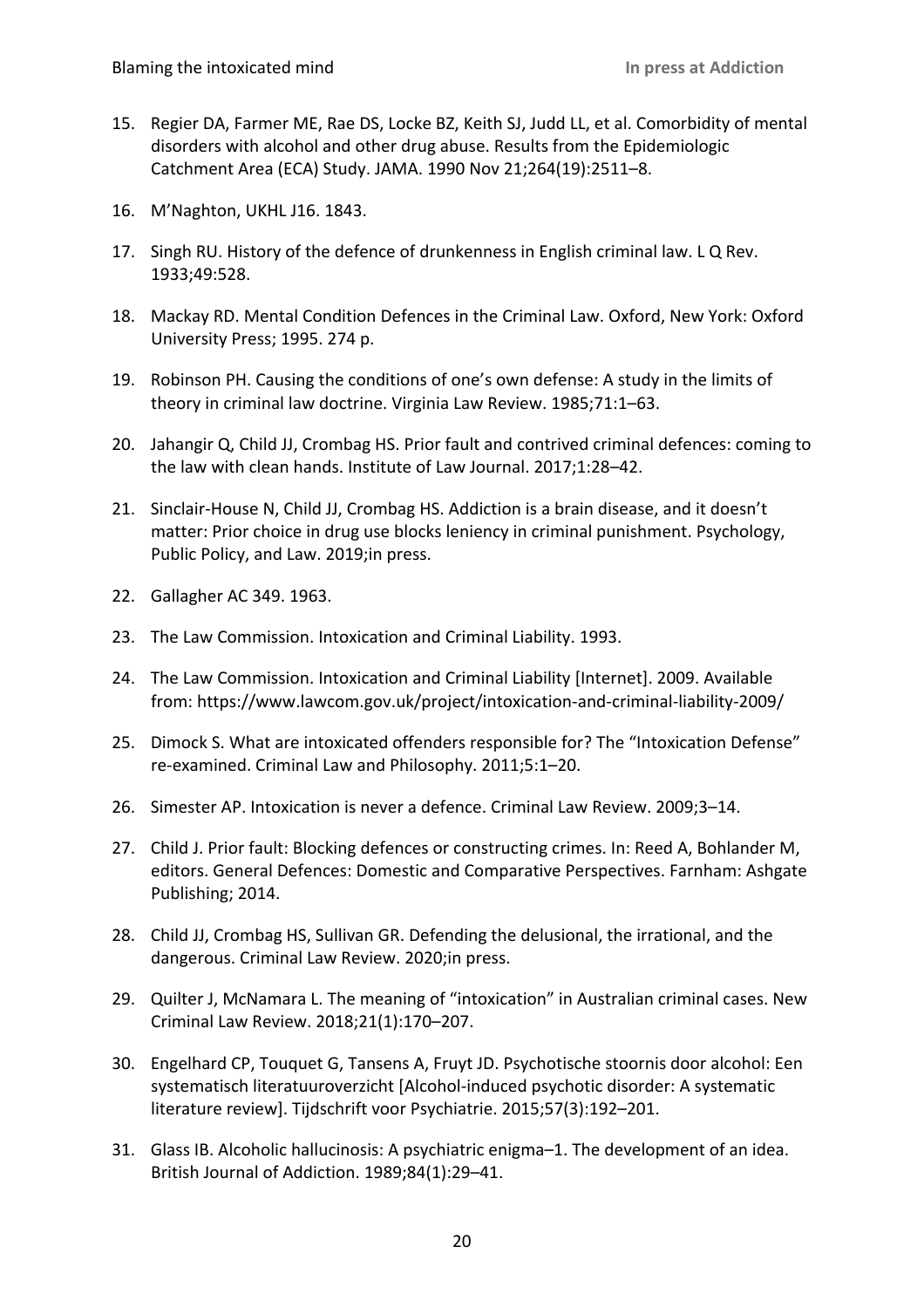- 32. Glass GV, Peckham PD, Sanders JR. Consequences of failure to meet assumptions underlying the fixed affects analyses of variance and covariance. Review of Educational Research. 1972 Sep;42(3):237–88.
- 33. Jordaan GP, Emsley R. Alcohol-induced psychotic disorder: A review. Metab Brain Dis. 2014 Jun 1;29(2):231–43.
- 34. Jordaan GP, Nel DG, Hewlett RH, Emsley R. Alcohol-induced psychotic disorder: A comparative study on the clinical characteristics of patients with alcohol dependence and schizophrenia. J Stud Alcohol Drugs. 2009;70(6):870–6.
- 35. Perälä J, Kuoppasalmi K, Pirkola S, Härkänen T, Saarni S, Tuulio-Henriksson A, et al. Alcohol-induced psychotic disorder and delirium in the general population. The British Journal of Psychiatry. 2010 Sep;197(3):200–6.
- 36. Sampath G, Kumar YV, Channabasavanna SM, Keshavan MS. Alcoholic hallucinosis and paranoid schizophrenia—a comparative (clinical and follow up) study. Indian J Psychiatry. 1980;22(4):338–42.
- 37. Shaner A, Roberts LJ, Eckman TA, Racenstein JM, Tucker DE, Tsuang JW, et al. Sources of diagnostic uncertainty for chronically psychotic cocaine abusers. Psychiatric Services. 1998 May 1;49(5):684–90.
- 38. Greenberg DM, Lee JW. Psychotic manifestations of alcoholism. Curr Psychiatry Rep. 2001 Aug;3(4):314–8.
- 39. Paparelli A, Di Forti M, Morrison PD, Murray RM. Drug-Induced Psychosis: How to Avoid Star Gazing in Schizophrenia Research by Looking at More Obvious Sources of Light. Front Behav Neurosci [Internet]. 2011 [cited 2019 Nov 17];5. Available from: https://www.frontiersin.org/articles/10.3389/fnbeh.2011.00001/full
- 40. Arendt M, Rosenberg R, Foldager L, Perto G, Munk-Jørgensen P. Cannabis-induced psychosis and subsequent schizophrenia-spectrum disorders: Follow-up study of 535 incident cases. The British Journal of Psychiatry. 2005 Dec;187(6):510–5.
- 41. Conway KP, Compton W, Stinson FS, Grant BF. Lifetime comorbidity of DSM-IV mood and anxiety disorders and specific drug use disorders: results from the National Epidemiologic Survey on Alcohol and Related Conditions. J Clin Psychiatry. 2006 Feb;67(2):247–57.
- 42. Thomas S, M.D. Substance Induced Psychosis | Drug Induced Psychosis Treatment [Internet]. American Addiction Centers. Available from: https://americanaddictioncenters.org/co-occurring-disorders/drug-psychosiscomorbidity
- 43. Carroll A, McSherry B, Wood D, L.L.B.(Hons.) SY. Drug-associated psychoses and criminal responsibility. Behavioral Sciences & the Law. 2008;26(5):633–53.